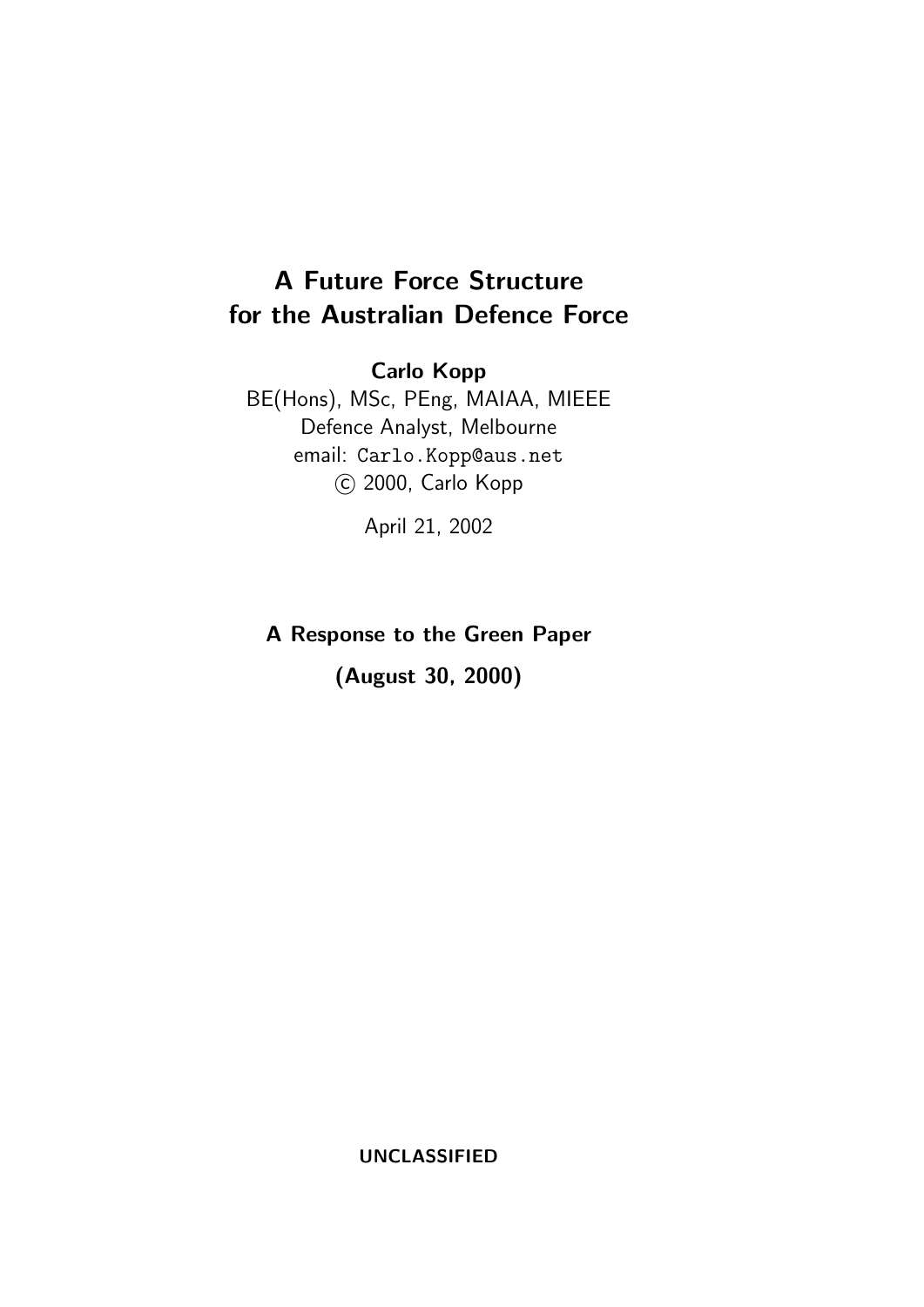## 1 The Wider Regional Strategic Context

The 1990s have seen important changes in the wider region. Of most importance are the fall of the Soviet Union and the large scale industrialisation of the PRC and India. A number of important consequences follow:

- Both India and the PRC are developing an increasing dependency upon imported oil and gas.
- Both India and the PRC have more money to spend on military hardware, and this has been reflected in large and ambitious programs to field modern weapons.
- Both India and the PRC are competing in strategic weapons, both conventional and nuclear.
- Both India and the PRC perceive themselves to be disadvantaged, in political and military terms, against the West.

For all practical purposes, these points all reflect trends which are unlikely to change direction in coming decades. The long term outlook is for both the PRC and India to continue to grow, economically and militarily, against other nations in the region. The expectation that the gradually escalating arms race between these nations will abate is at best naive, the precedent of early industrial age strategic competition in Europe led to the Great War.

In strategic terms, the possession of nuclear weapons by both nations is likely to deter both from large scale direct military confrontations, and force both to emulate the strategies pursued by the US and USSR during the Cold War. The consequence of this is likely to be a sustained effort to inflict strategic economic damage, and military damage, by threatening each other's vulnerabilities. The vulnerability of most interest is the shared shortage of oil, and the potential for lines of supply to the Middle East to be cut.

For both India and the PRC, the possession of naval and air bases in South East Asia would return important strategic dividends, as it would expose shipping lanes and lightly defended parts of both India and China to potential attack by aircraft, cruise missiles and intermediate range ballistic missiles. Therefore, even a modestly sized permanent deployment in Malaysia or Indonesia could produce a disproportionate strategic advantage for the party who can do so.

The military modernisation and growth programs which are being conducted by both of these nations are of significant concern.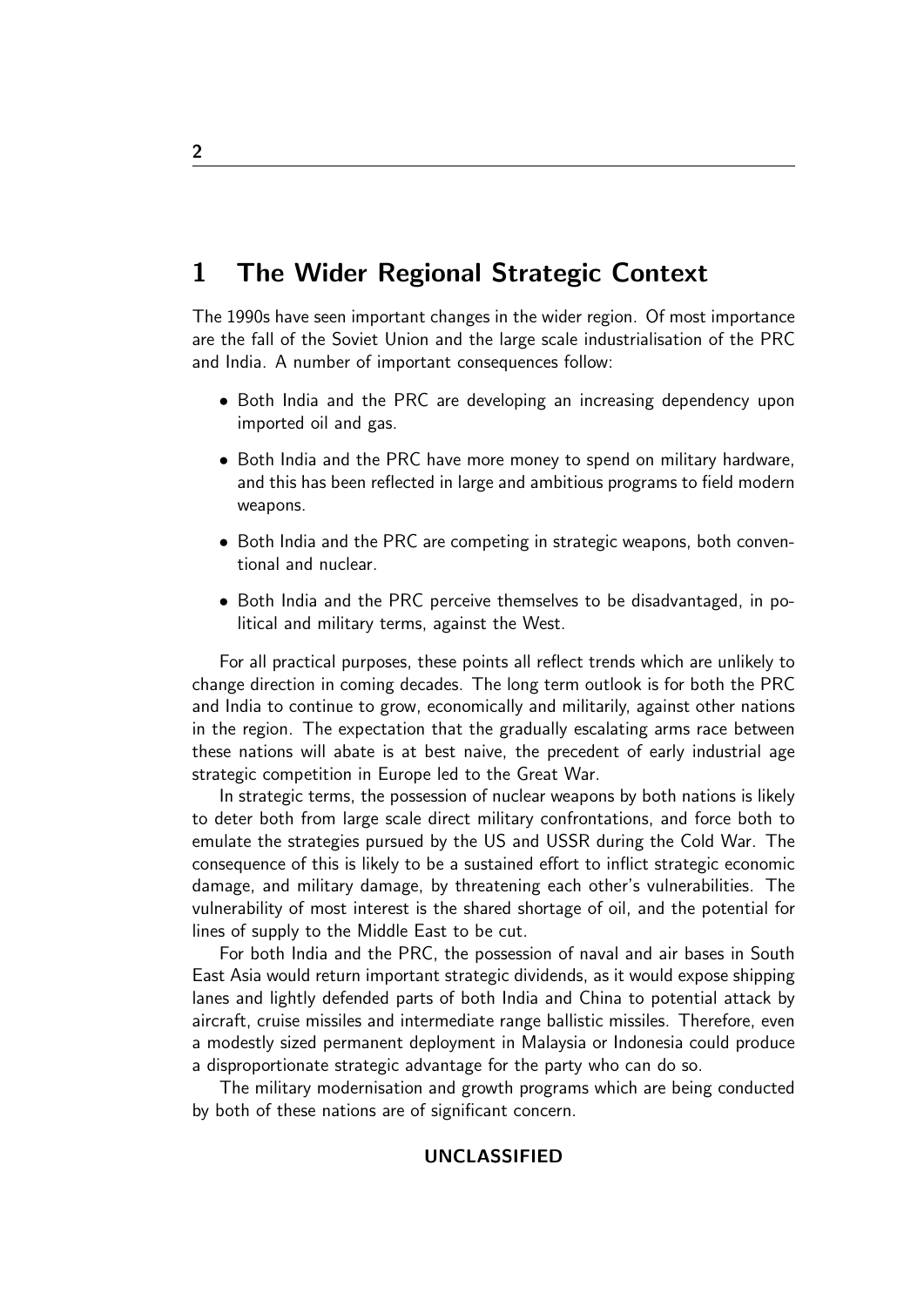The PRC has ordered anything up to 400 Russian Sukhoi Su-27SK and Su-30MKK long range fighter bombers, a type which is equivalent or superior in some respects to the US F-15C/E fighter. Indeed, technology upgrades for these Russian fighters now include phased array radars, ramjet long range guided missiles, thrust vectoring engines and a wide range of very modern long range anti-ship and land attack missiles. While Israel recently cancelled an order by the PRC for the A-50I AWACS, to have been equipped with the same radar bid for the ADF's Wedgetail program, it is likely that the PRC will merely acquire the basic Russian item. Russian sources indicate that an effort is under way to sell the Tupolev Tu-22M Backfire supersonic strategic bomber to the PRC. Aerial refuelling aircraft have also been declared to be on the PRC's shopping list.

The PRC has also been actively growing its large force of intermediate range ballistic missiles, and importantly, it has been acquiring further Russian built blue water naval vessels, armed with long range supersonic missiles. The very modern Russian S-300 SAM system, equivalent to the US Patriot, has been in service since the mid 1990s.

India's contribution to this strategic weapons arms race is also notable. The Indian Air Force has orders for 50 Su-30MKI fighters, with a stated intent to have Hindustan Aircraft Limited build up to 200 aircraft. India has been trialling the Russian A-50 AWACS and negotiating with Israel for the purchase of the more capable A-50I. Aerial refuelling aircraft have been declared to be on the shopping list.

The Indian Navy is having its fleet of Tu-142M Bear long range maritime and strategic aircraft refurbished, additional numbers being acquired, and an upgrade incorporating anti-shipping cruise missiles is planned. The supersonic strategic Tu-22M Backfire is currently being leased, and Russian sources suggest that pressure is being applied to India to buy the type. The Russian 3M-54 Alfa cruise missile is now being retrofitted to Krivak class warships and Kilo class attack submarines, and possibly the Tu-142M Bear. A Mach 2.9 capable supersonic variant of this missile is planned for deployment, and land attack cruise missile variants are being publicly discussed in the Indian press. A ship launched land attack ballistic missile, the Dhanush, was recently tested by the Indian Navy.

The massive and sustained military growth programs of both India and the PRC, especially in conventional strategic power projection capabilities, have important consequences for the region. Within the coming decade, both India and China will have the capability to project strategic air power into South East Asia. Moreover, strategic bombers such as the Backfire have the range to cover the Pilbara, Kimberley and Northern Territory from bases in Indian or Chinese territory. As it is very much in the long term strategic interests of both nations to gain basing access within South East Asia, there is a high probability that one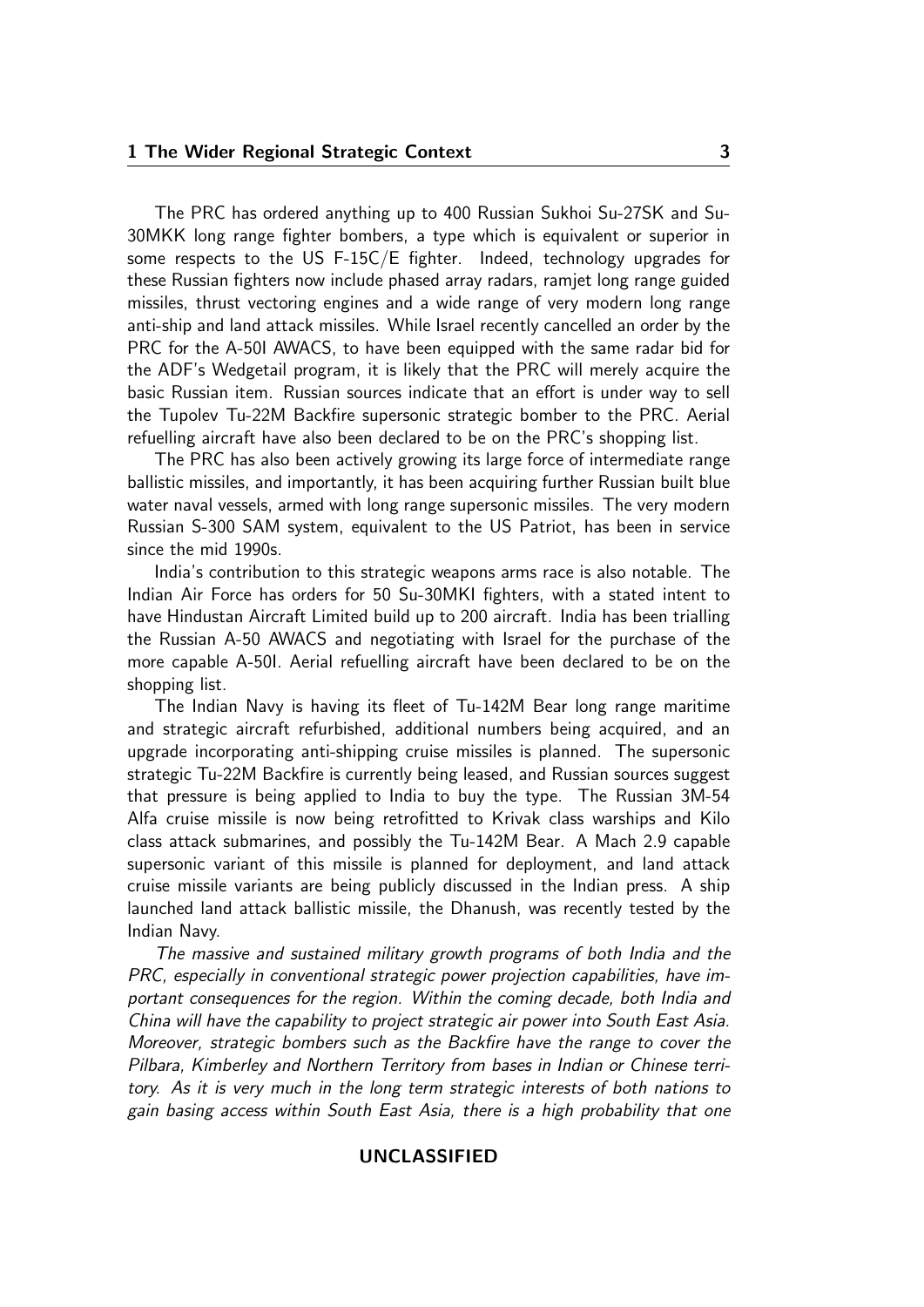or both of these nations will aim to politically, and later militarily, penetrate the nearer region.



**Indian Naval Air Arm Backfire Striking Radius (FOB Andaman Is.) Operating radius for probable PLA−AF Backfire deployment in yellow.**

# 2 The Nearer Regional Strategic Context

The nearer region is in considerable difficulty, be it economic, military or political. The most evident example of this problem is Indonesia, which may not be capable of maintaining cohesion over the coming decade.

Much of the developing world is in serious economic difficulty. This is as much as consequence of the ending of the Cold War, which has denied them the opportunity to further extort aid from the West and the Soviet Bloc, in exchange for allegiance, as it is a consequence of a much more competitive world economic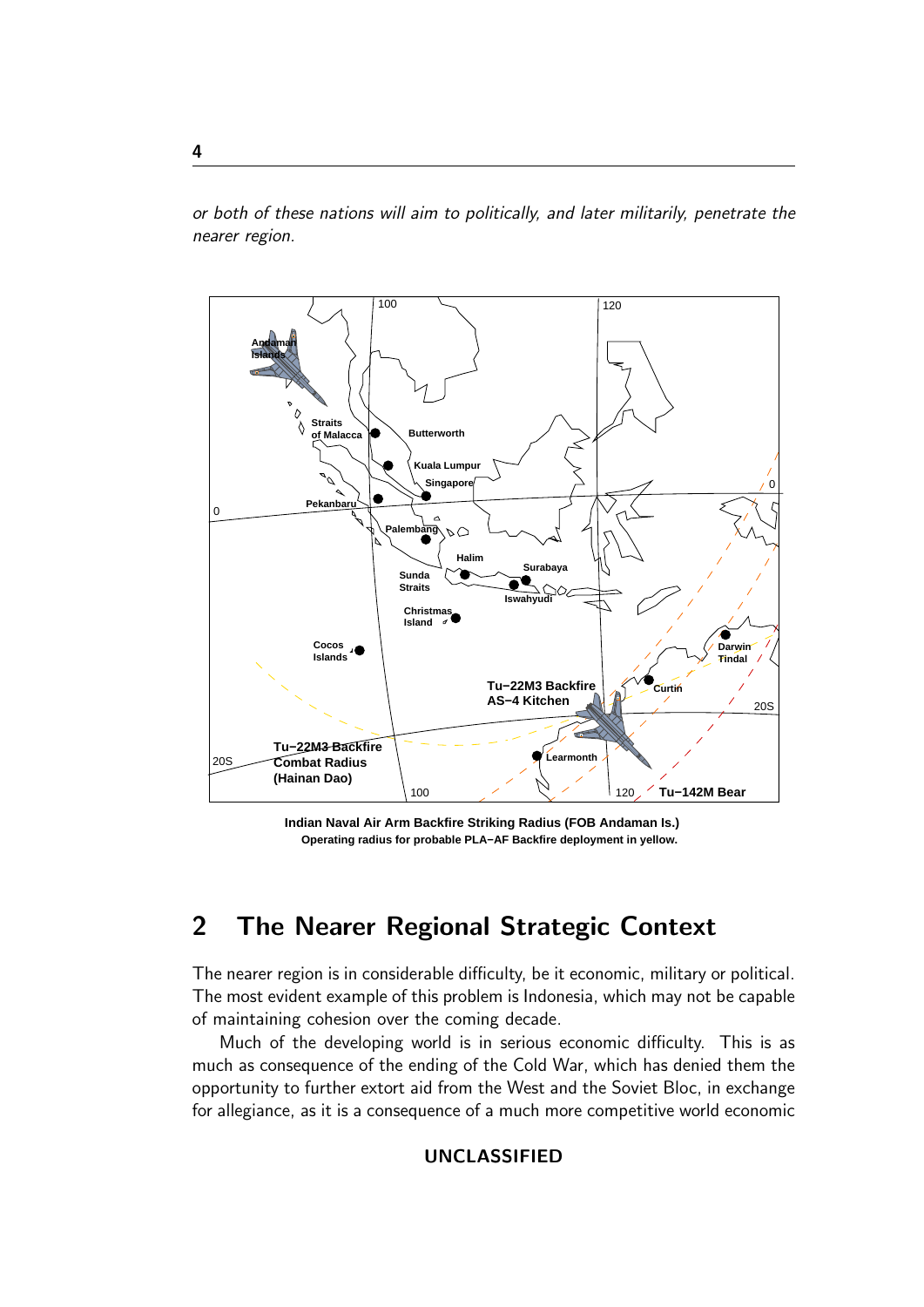regime, under globalisation. Other factors, such as the "brain drain" of educated professionals by growing Western economies, have not aided this situation.

The consequence is that today we see the "Arc of Instability" extend from Burma through to Fiji. Unless dramatic changes arise in the world's economic regime, this situation is unlikely to change.

The instability and economic-military vulnerability of these nations has important consequences for Australia. Nations which are in difficulty will frequently shift their alignment to the highest bidder. With both China and India in the position to significantly benefit, we face the prospect of many of these nations selling basing access in their territory.

Indonesia, as noted, may not be capable of overcoming the divergent forces of local ethnicity and religion, and may fragment into a gaggle of successor states, many of which may be hostile to the West, or simply so desperate for aid that they will align with any available player with the interest in doing so.

Where does Australia's strategic interest lie in this situation ? Clearly humanitarian, domestic and international political considerations would favour a strong commitment to peace-enforcement and peace-keeping operations throughout the nearer region. However, it is not evident how such operations could prevent either India or the PRC from directly penetrating a politically and economically fragmented region.

Indeed, it is likely that the "Balkanisation" of Indonesia would lead to ongoing territorial disputes by successor states. Australian intervention, unilateral or via a UN sponsored coalition, would most likely produce a situation whereby one successor state aligns with Australia, and its opponent against Australia.

From a strategic perspective, the least favourable outcome is one which leads to India or the PRC gaining basing access in Java. Such a situation must be resisted by Australia using all means which are available. Since Java will most likely play a similar role to Serbia in any "Balkanisation" scenario, the likely odds are that any Australian intervention would rapidly cause a Javanese successor state to align against Australia. As a result, Australian intervention in such a situation may prove to be highly counter-productive at a strategic level, even if it is perceived to be desirable from a domestic or international political perspective. It follows that a strategy aimed at deterring India and the PRC from seeking basing in Java is a much more robust approach to dealing with this difficult issue.

## 3 Australia's Growing Strategic Vulnerability

Historically Australia has enjoyed the advantage of geographical isolation. Australia's most vital economic assets, and its biggest population centres, were all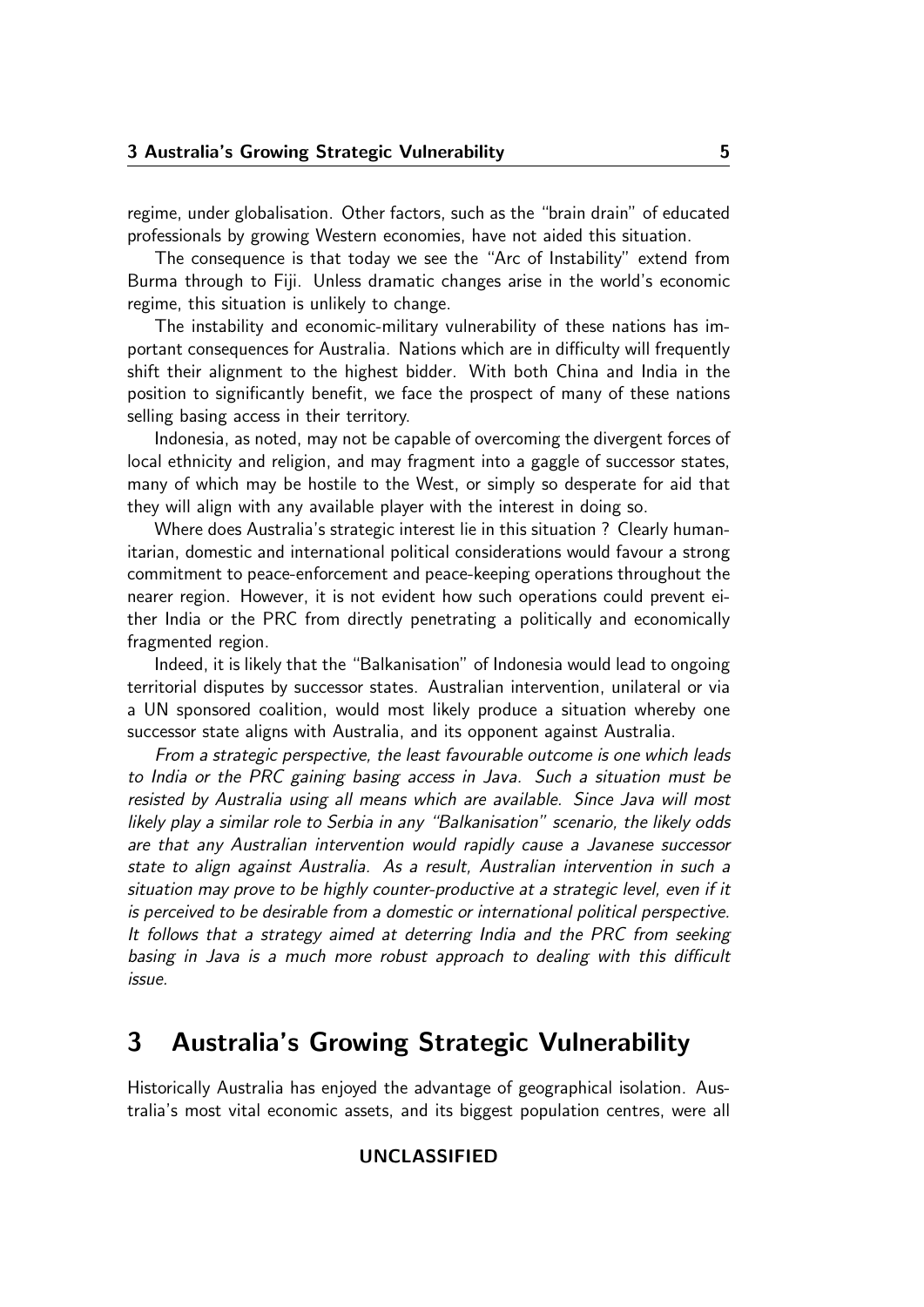situated conveniently along the nation's southern and eastern coastlines. Unless an attacker possessed a naval fleet or strategic bomber force of significant strength, Australia's most vital economic components, its manufacturing industry and major population centres, would be well out of the reach of any attacker. Even during the Cold War, Australia was only ever exposed to an attack by Soviet strategic Submarine or Inter-Continental Ballistic Missiles (ICBM) or submarine launched strategic cruise missiles. With higher priority targets on the Soviet tasking order, Australia enjoyed an enviable position.

Australia's greatest vulnerability during this period were its shipping lanes, which could be interdicted by submarines and long range maritime aircraft, sortied from the Soviet base at Cam Ranh Bay. With small numbers deployed, these Soviet naval assets never constituted an overwhelming threat to Australia's economic well being.

Since the end of the Cold War we have seen important changes in Australia's economy. Much of the manufacturing base collapsed during the early 1990s, and the export of commodities, be they agricultural products or iron ore, coal, minerals and gas, became an increasingly important fraction of the nation's total income. Economically, Australia is today vitally dependent upon its ability to produce export commodities and ship them overseas.

The most important economic development over the last decade, from a long term perspective, is the exploitation of the very large reserves of natural gas and related petrochemical deposits in the Pilbara and the Timor Sea. The Pilbara was the site of oil industry activity as early as the 1960s, but only achieved prominence after the opening of the Woodside Petroleum offshore wells and construction of the large Burrup Peninsula facility. Today, the export of Liquefied Natural Gas (LNG) from the Pilbara rivals iron ore as Western Australia's leading export commodity. With the prospect of a major petrochemical feedstock refinery in the Pilbara, the importance of the oil and gas industry to this state's economy can only increase.

The Timor Sea gas and oil fields are described in Northern Territory government literature as "Australia's North Sea", and seen to be the economic future of this state. With established reserves and wells in this area widely considered to be one of the world's major gas reservoirs, a major effort is under way to open these up for exploitation. With plans afoot to lay no less than three major seabed pipelines to Darwin, it is likely that LNG and other petrochemical products will become the key export revenue earner for the N.T. over the coming two decades. Moreover, the availability of cheap energy in the form of natural gas will allow the mining industry in the Kimberley, N.T. and possibly even Queensland to shift from the export of raw ore, to the export of processed or refined minerals and metals.

With the developed world favouring a reduction in greenhouse gas emissions,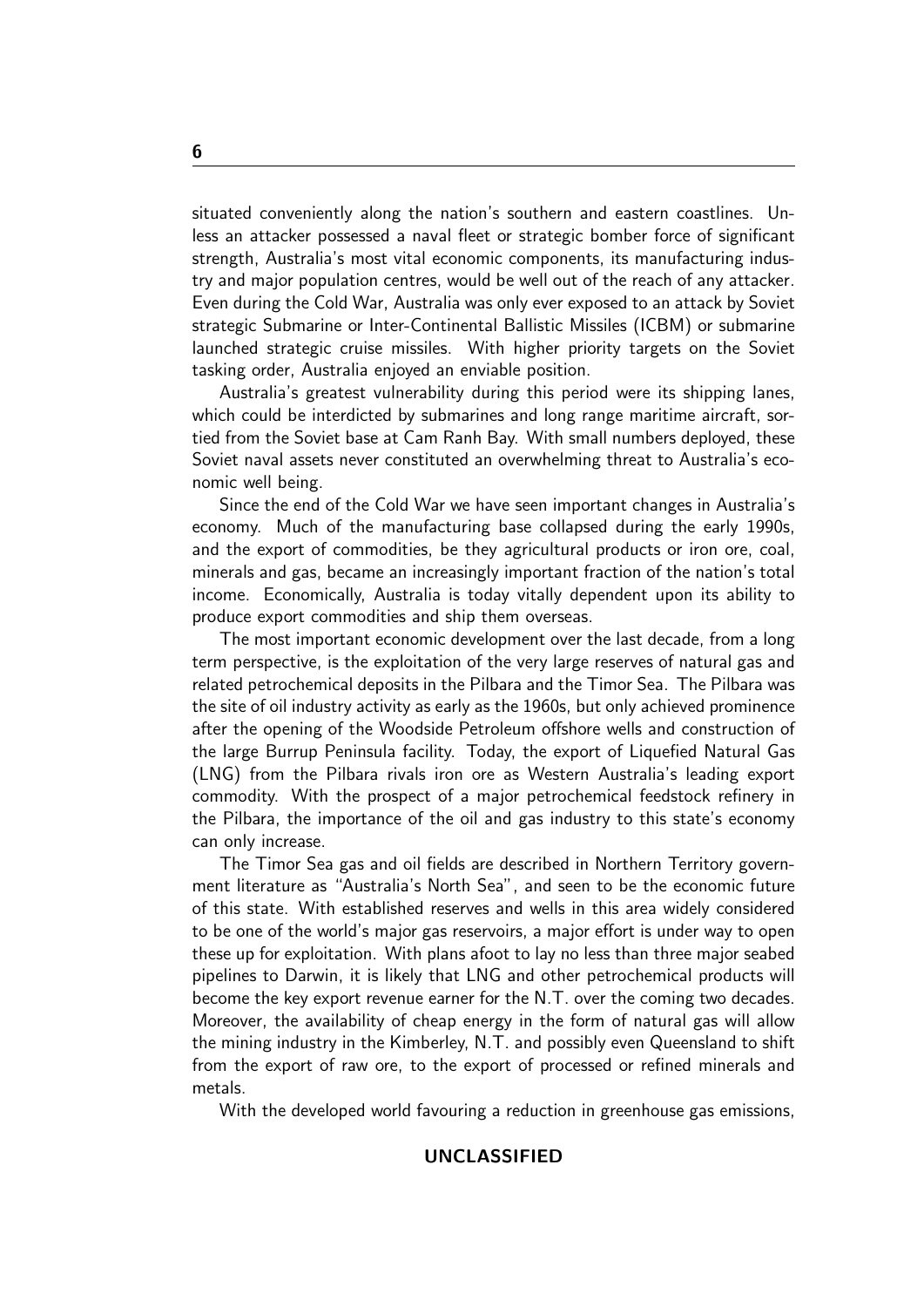hydrogen rich LNG is a commodity which will increase in value, as the world's collective energy consumption soars in coming decades. Therefore it is reasonable to conclude that the Pilbara and Timor Sea gas and petrochemical industry will become an increasingly important export revenue earner for Australia.

Should this industry or the sea lanes used to ship its product abroad be successfully attacked in a military confrontation, Australia could find itself in a desperate economic situation very quickly. Any situation which would close shipping lanes, or lead to the destruction, damaging or shut down of the offshore production platforms would result in an immediate loss of LNG export revenues, but also a likely loss of revenue from all other mining industry areas dependent upon natural gas to process their product<sup>[1](#page-6-0)</sup>

It follows that the accepted premise that Australia is only critically vulnerable to attacks upon its south eastern coastline will no longer hold true. Even a modestly sized cruise missile attack against the Timor Sea and Pilbara facilities, delivered by aircraft or submarine, could produce a disproportionate amount of long term economic damage to the nation.

Offshore production platforms which handle large volumes of high pressure gas are vulnerable to attack by a range of weapons, including air delivered bombs, anti-shipping and land attack cruise missiles, terminally guided ballistic missiles and arguably, even torpedoes. Should a serious fire develop, the platform may be  $lost<sup>2</sup>$  $lost<sup>2</sup>$  $lost<sup>2</sup>$ 

The geographical exposure of these vital economic assets must be seen in the context of developing wider regional capabilities, and the potential for changes in the political and military alignment of nations in the nearer region.

Within the next two years, India will have the operational capability, using its Bear and Backfire bombers, or its Kilo class attack submarines, to attack this infrastructure. Should the current Russian interest in selling the Backfire bomber to the PRC yield the intended outcome, the PRC would acquire a similar capability. This means that in any possible political or military dispute between Australia and either of these nations, both would have the option of performing punitive strikes against the Pilbara and Timor Sea industries. This could be used as a tool for political coercion, or as a means of retaliating against Australia for actions elsewhere.

<span id="page-6-0"></span> $1$  The Victorian experience of losing natural gas supplies for a two week period, following a processing plant accident and fire, provides ample illustration of the systemic effects of losing a key portion of the energy supply infrastructure.

<span id="page-6-1"></span><sup>&</sup>lt;sup>2</sup> The North Sea Piper Alpha platform disaster provides an ample illustration of such an outcome.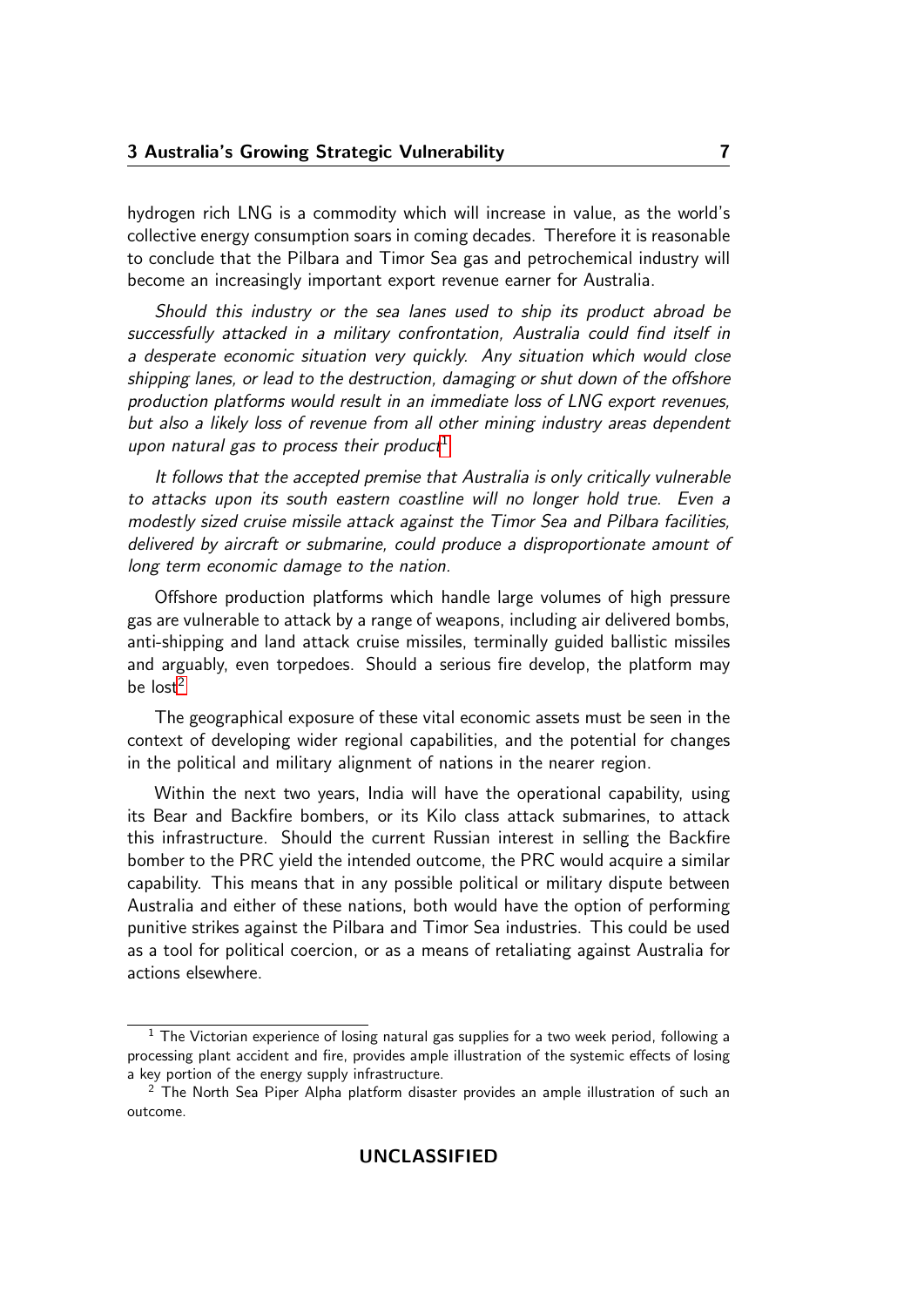

**Air Defence Learmonth to Darwin Arc − F/A−18A** 

Should Java become available either to the PRC or India as a site for the deployment of fighter aircraft, submarines, surface warships or Intermediate Range Ballistic Missiles, then the exposure of the Timor Sea and Pilbara to a possible attack increases dramatically. Of particular concern would be the deployment of the Su-27/30 fighter, as it can carry a range of anti-shipping and land attack missiles, yet is more than a match for the RAAF's F/A-18A in air combat.

At this time, the ADF is ill equipped to defend the Pilbara and Timor Sea, even against a turbo-prop Bear bomber delivering cruise missiles. Key weaknesses can be summarised thus:

- 1. The small number and poor fuel offload performance of the RAAF's four Boeing 707-338C tankers results in an inability to mount defensive fighter Combat Air Patrols in the required numbers, to the required distances.
- 2. The small size and thus fuel and weapons payload capacity of the F/A-18A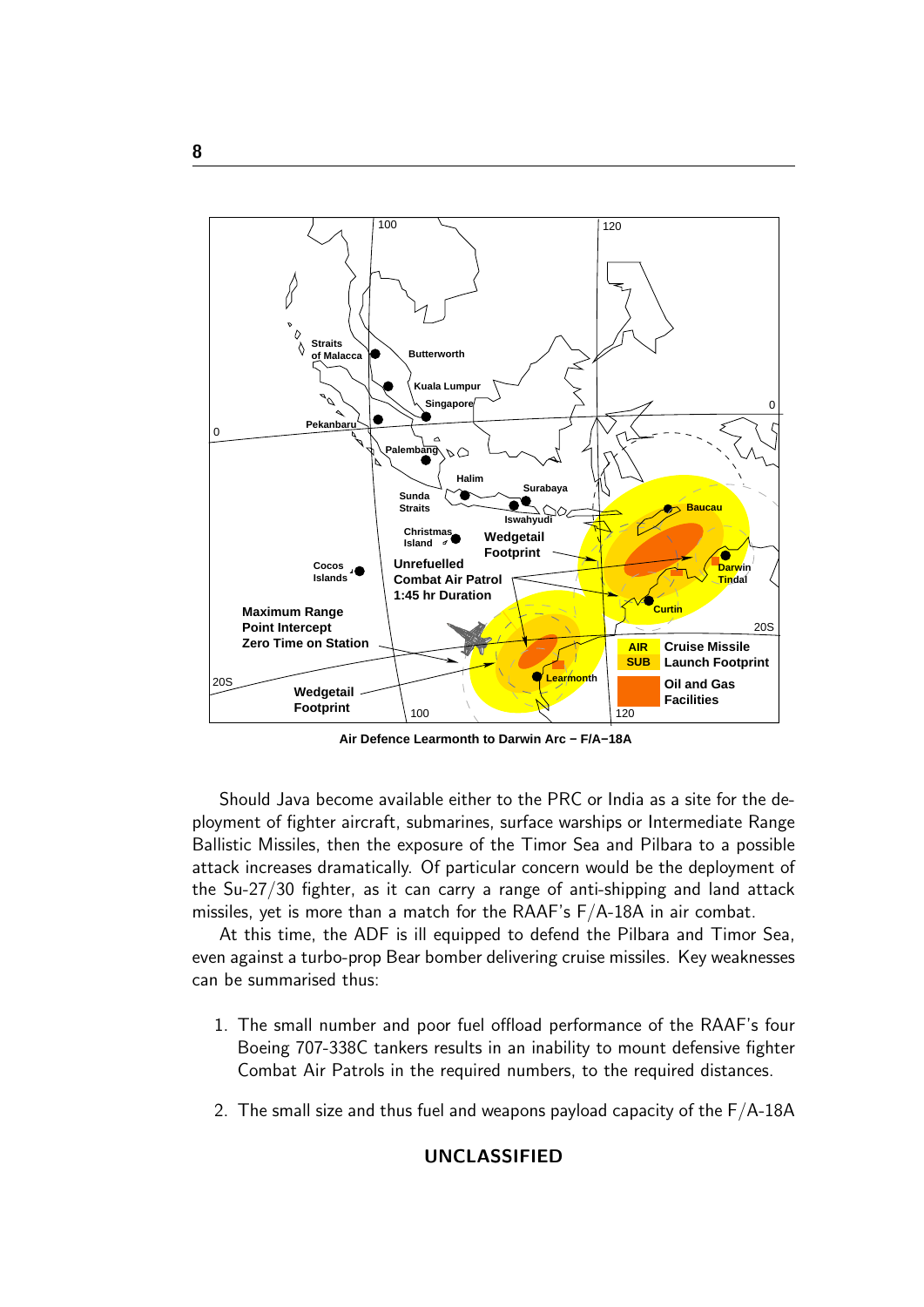Hornet results in a situation, where large Combat Air Patrols would need to be mounted, exacerbating the aerial refuelling problem<sup>[3](#page-8-0)</sup>

- 3. The APG-73 radar acquired under the HUG program is a mid range system, with a limited capability to acquire small cruise missiles at long ranges.
- 4. The absence of Airborne Early Warning & Control aircraft, and possible delays or cancellation of the Wedgetail program, deny the ADF the means of early detection of a cruise missile attack, especially if launched by submarine.
- 5. JORN can provide valuable warning of a bomber attack, but cannot detect and track reliably very small targets such as cruise missiles. With an update rate of tens of seconds per sweep, it is not well suited for the control of interceptors.
- 6. The absence of adequate satellite communications capability, and datalink relays to satellite links, significantly complicates the control of interceptors over the ocean.

This reflects only the capabilities required for a last ditch reactive defence of the Pilbara and Timor Sea. Should Australia wish to cover relevant shipping lanes to reasonable distances, further limitations become very apparent:

- 1. While the RAAF's F-111C force provides an exceptionally potent capability to destroy blue water surface warships with the Harpoon, AGM-142E and guided bombs, the absence of an aerial refuelling capability compatible with the F-111 limits its operating radius to around 1,000 nautical miles.
- 2. The poor operating radius of the F/A-18A Hornet and the small number and poor fuel offload performance of the RAAF's four Boeing 707-338C tankers result in a situation where a fighter escort cannot be provided for the F-111 or the AP-3C maritime aircraft, should airspace be contested by other fighter aircraft. Moreover, the  $F/A-18A$  Hornet suffers the same diversion range problems as exhibited in air defence operations.
- 3. The limited Anti-Air Warfare (AAW) and Anti-Surface Warfare (ASuW) capabilities of the RAN's ANZAC and FFG frigates make them non-viable

<span id="page-8-0"></span><sup>&</sup>lt;sup>3</sup> To engage and destroy a dozen cruise missiles, a CAP must carry up to 24 missiles. Should a Hornet be loaded with 10 radar guided missiles, it cannot carry external fuel on wing stations and thus cannot safely divert to a runway, from a CAP station over the Timor Sea, should its aerial refuelling equipment fail. Refer Kopp C., "Wedgetail and the Region", Australian Aviation, October, 2000.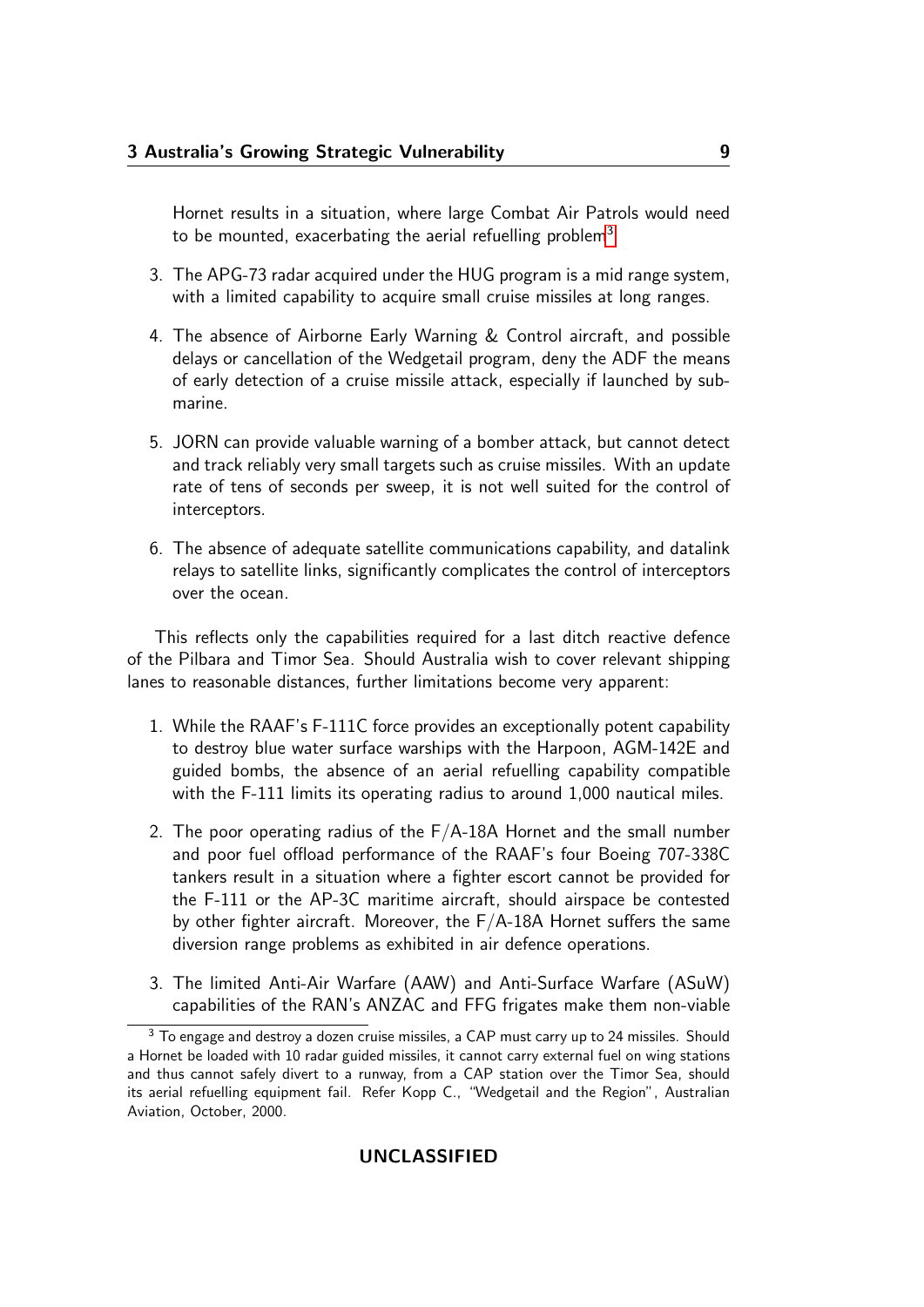in any situation where they may have to confront anti-ship cruise missile firing aircraft<sup>[4](#page-9-0)</sup>

There is little which can be done with the RAN's inventory to redress its limitations, since the problem of defending a vast area of ocean is by its nature best performed by air power. The Collins SSK could provide a useful capability to patrol potential cruise missile launch zones and interdict hostile submarines.

While the RAAF has in the F-111 an unmatched asset for maritime surface strike operations in the defence of sea lanes, the absence of suitable numbers of aerial refuelling tankers of suitable size, combined with the small size and uncompetitive aerodynamic performance of the F/A-18A Hornet, mean that the RAAF cannot with its current force structure address Australia's growing vulnerability.

## 4 Strategic Responses for Australia

Australia faces a twofold problem in the coming decades. The first problem is that India and China will eventually possess the capability to directly project strategic air power and guided missiles into Australia's territorial air space and waters. The second problem is that the possible breakup of Indonesia, or a shift in the alignment of Indonesia, its possible fragments, or even Malaysia, could see either India, China or both gain basing access for fighter aircraft, surface warships, submarines and ballistic missiles in the Malaysian peninsula and Indonesian Archipelago.

Both problems essentially stem from the growing economic and military strength of India and the PRC, and the long term economic and political side effects of the uncompetitive performance of ASEAN nations. These are large scale trends, neither of which can be reversed by any unilateral political or economic action by Australia.

A wide range of military and related strategic responses could be mounted by Australia, especially in coalition with the United States, to deal with either Indian or Chinese political and military penetration of South East Asia.

The fundamental issue of interest, from a force structuring perspective, is that of identifying the most viable unilateral responses by Australia and their implications for the ADF's force structure.

<span id="page-9-0"></span><sup>4</sup> Contrary to the popularly held belief, equipping these ships with the SPY-1F Aegis radar does not confer a decisive advantage over a supersonic sea-skimming cruise missile, since the cruise missile cannot be detected until it is 15-30 nautical miles from the ships and perhaps less than a minute from impact.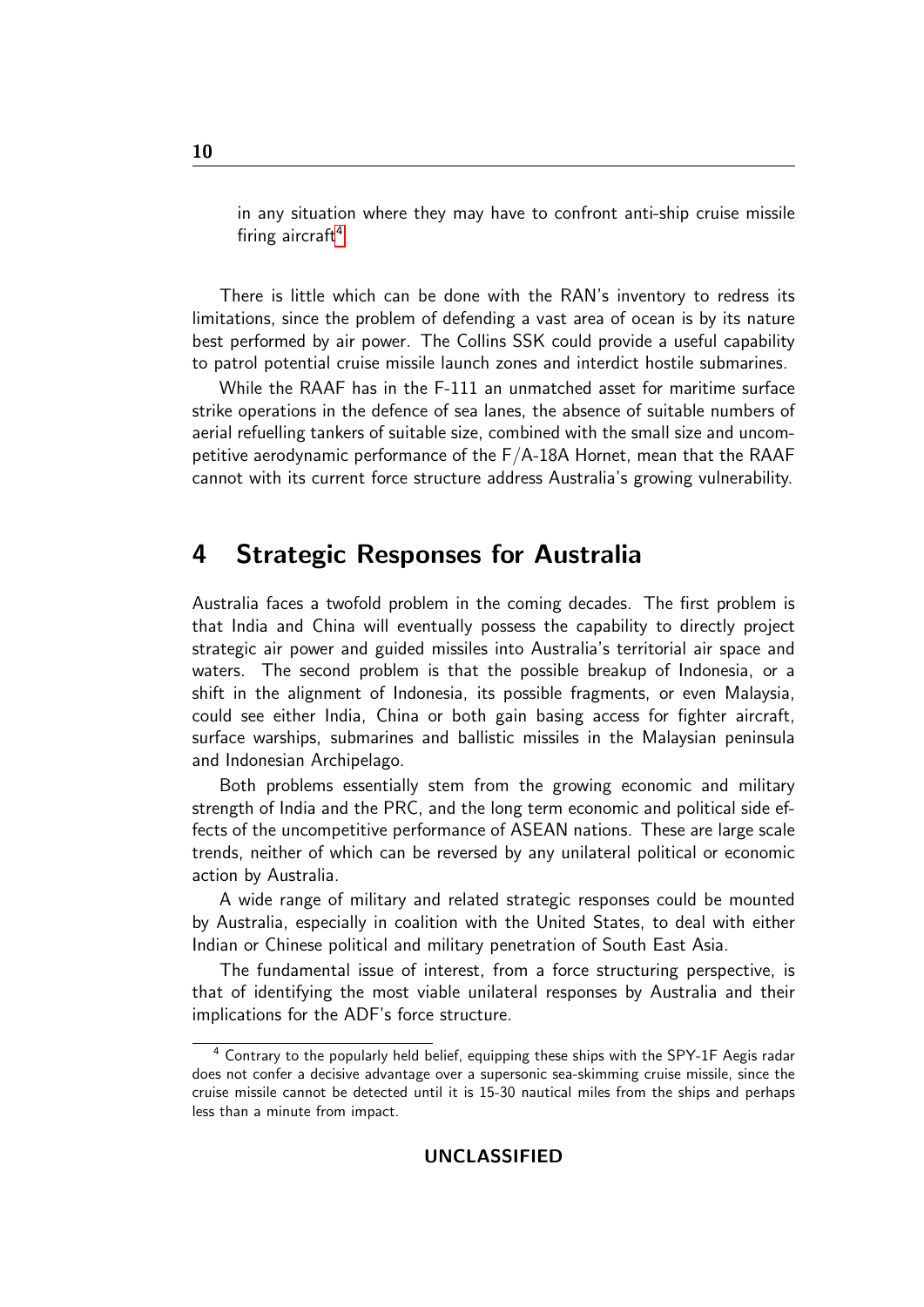Accordingly, the author defines two 'prime objectives' for a future ADF force structure<sup>[5](#page-10-0)</sup>:

- 1. The capability to robustly defend the Pilbara-Kimberley-Darwin arc, western sea lanes and air routes against missile attack by aircraft, warships, submarines and possibly ballistic missiles, or deter against such attack. Of key concern is the ability to engage and destroy cruise missile firing aircraft and submarines before they release their weapons, or cruise missiles once launched.
- 2. The capability to deter or prevent the use of geographically important regional land-masses such as Java from becoming used as basing areas for air, naval and ballistic missile attack.

Clearly dealing with direct power projection by India or the PRC into Australian territorial air space and waters will place a premium upon capabilities needed to control air space and oceans, and destroy any hostile assets which may be deployed. The necessary response is to deploy and maintain such capabilities in sufficient strength to mount a credible response should a confrontation develop between the West and either India or the PRC. Key capabilities are:

- 1. A sufficient number of competitive fighter aircraft and aerial refuelling tanker aircraft to engage and destroy any air or sea threat which has penetrated Australian air space or waters.
- 2. Sufficient surveillance, early warning and command-control-communications assets to detect, track and control engagements against any air or sea threat which has penetrated Australian air space or waters.
- 3. Sufficient Anti Submarine Warfare assets and submarine capabilities to engage and destroy any hostile submarines which approach within cruise missile launch range of the Pilbara and Timor Sea.

A more complex question is that of dealing with the potential outcomes of the fragmentation of Indonesia, with its concomitant potential for changes in the political and military alignment of nations in the nearer region.

It is clear that Indonesia or its successor states will not possess the military wherewithal in the forseeable future to present a serious threat to Australia's north. However, their potential as basing areas for Indian and/or Chinese air,

<span id="page-10-0"></span><sup>5</sup> Cited from Kopp C., "ADF Force Structure - Options for the Future", draft monograph,  $120+$  pages.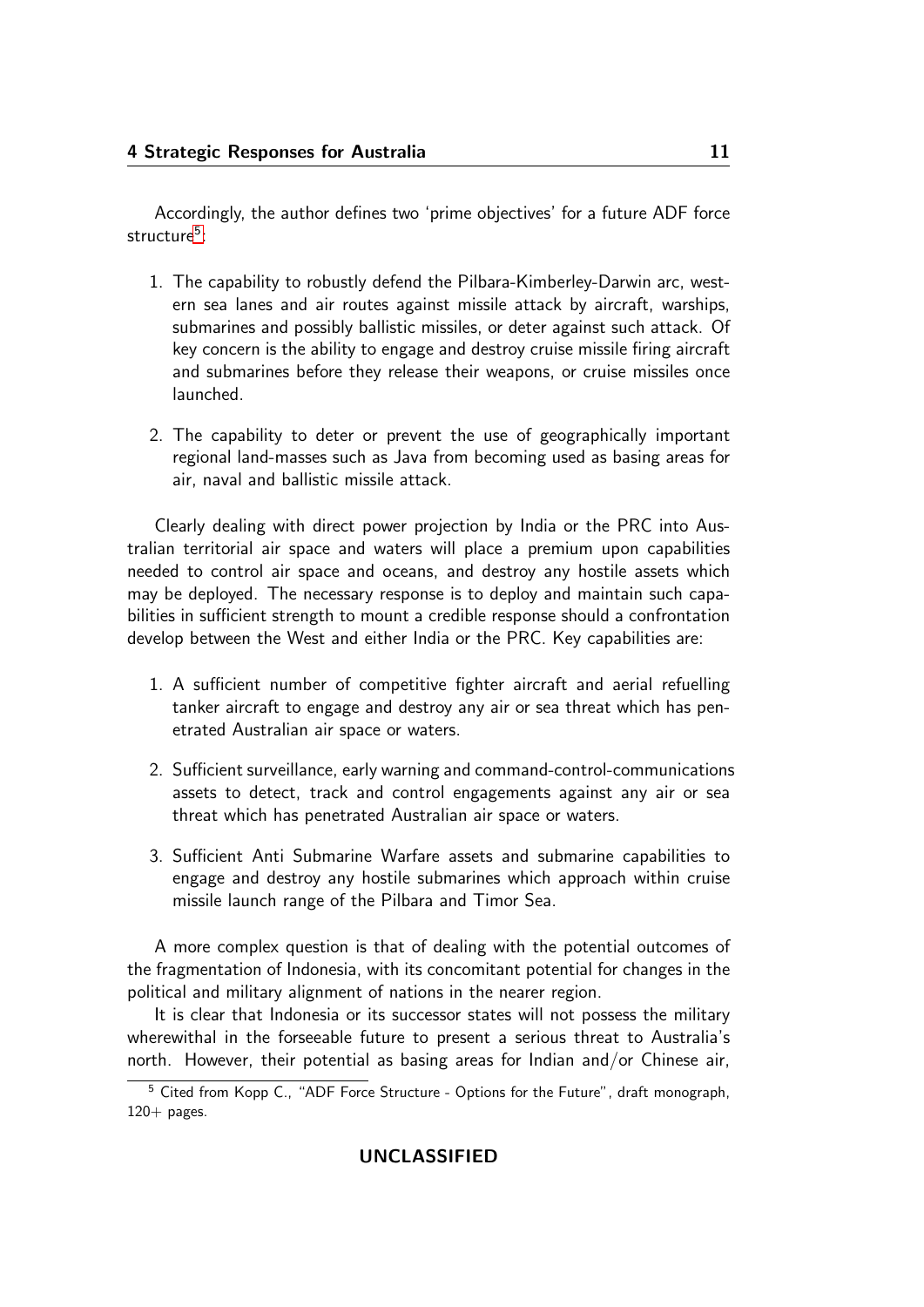naval and missile assets must be of serious concern to Australian defence planning.

Peace-keeping and/or peace-enforcement operations in the Indonesian archipelago are unlikely to yield strong dividends in terms of preventing the penetration of this region by either India or the PRC. It follows that any capabilities maintained in the force structure to deal with such contingencies represent little more than luxuries, maintained for the purpose of domestic and international political display by Australia. While there may be strong moral and political arguments for involvement in such operations, within themselves they do not constitute a vital aspect of the nation's defence.

Ultimately Australia has only one truly vital interest in South East Asia - preventing its use as a staging or basing area for attacks mounted against Australia's north, as occurred in 1942.

The only unilateral response available to a defence force of the ADF's size in dealing with this problem is that of rendering South East Asia unattractive to the PRC or India as a staging and basing area.

The author has proposed the Strategy of Regional Denial to achieve this aim<sup>[6](#page-11-0)</sup>.

Regional Denial requires the capability to either destroy or render unusable any air, naval or missile base of substance situated within a radius of 2,000 nautical miles of the Australian continent, and engage and destroy any hostile air or naval assets in operating within this radius. Possession of such a capability produces an important disincentive to both China and India, insofar as penetration of the nearer region applies. Moreover, it produces a significant military risk to any nearer regional nation which may choose to change its alignment away from the West.

Rather than focussing on the highly risky approach of becoming entwined in local regional politics by intervention on the ground, Australia would focus the ADF's capabilities into dealing with the most serious strategic problem which could arise from regional instability: basing of potentially hostile military assets in the nearer region.

The capabilities required for Regional Denial could be usefully applied in dealing with many regional political or military problems which could arise from the breakup of Indonesia or long running low level military disputes. The ability to destroy or mine ports and airfields which are being used to resupply problem areas with military hardware could be very useful.

Implementing Regional Denial requires two core capabilities:

1. A sufficient number of competitive fighter aircraft and aerial refuelling tanker aircraft to overwhelm the situ defences of any target of interest

<span id="page-11-0"></span><sup>&</sup>lt;sup>6</sup> Refer Kopp C., "Regional Denial: An Alternative Deterrent Strategy for the ADF", June, 2000, Unpublished Submission to the Minister of Defence.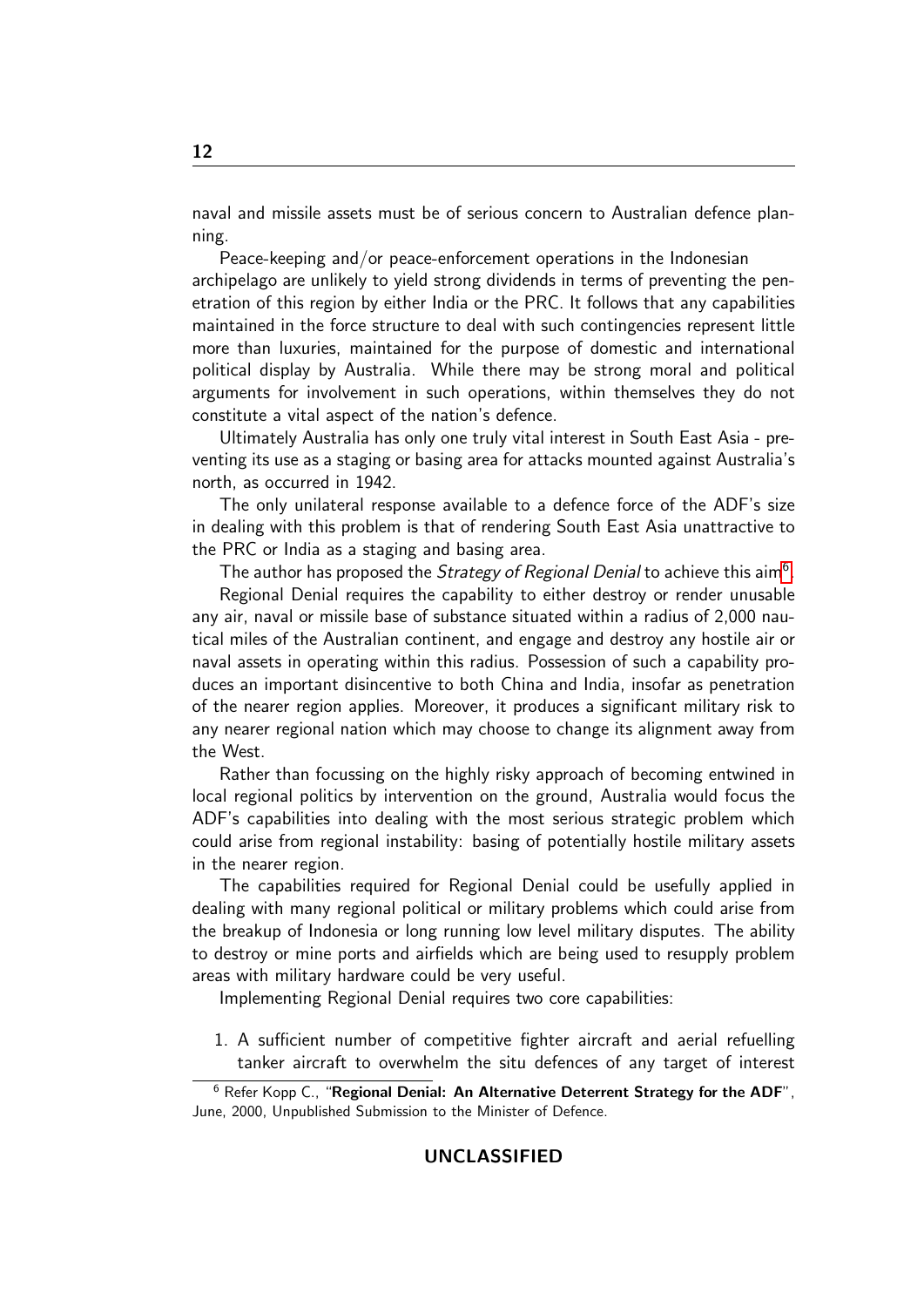within a 2,000 nautical radius, and destroy it.

2. A sufficient number of long range reconnaissance assets to perform prestrike reconnaissance and post-strike damage assessment against any target of interest within a 2,000 nautical radius.

Other useful, but not critical capabilities are those conferred by Army and RAN assets which could be used in support of Regional Denial operations. The Army could perform pre-strike reconnaissance and post-strike damage assessment of land targets using Special Forces, and the recovery of downed aircrew. RAN submarines could perform analogous functions in maritime engagements.

## 5 Force Structure for a Future ADF

The central conclusion of the preceding analysis is that the ADF's future force structure must be focussed upon meeting the two 'prime objectives' first, as these are most relevant to the nation's long term economic prosperity and security. All other objectives, such as peace-enforcement, peace-keeping, UN and other coalition operations are secondary objectives. Where possible, Australia's contribution to such operations should be performed using capabilities developed and maintained to fulfill the two 'prime objectives'.

The nature of capabilities which are being developed across the wider region indicates that long range aerospace power must become the core combat capability of the ADF. No other capabilities, such as naval power or land forces, can address the potential threat capabilities being deployed or developed by the PRC and India.

Accordingly, future force structuring must address the needs of the RAAF first and foremost, and the needs of the RAN and Army in supporting RAAF operations in the defence of the continent, sea lanes and Regional Denial operations.

The following force structure model is based upon a range of analyses and publications by the author, dating from 1997. It reflects the distillation of almost 4 years of systematic analysis, much of which is detailed in the three associated submissions. Accordingly, this document will not provide detailed justifications for these capabilities, as these may be found in the supporting documents and other related publications.

The central rationale of this force structure model is that it exploits the flexibility of aerospace power to address the needs of the defence of the continent and sea lanes, while using the same capability package to address the deterrent and possible operational needs of Regional Denial operations. In this respect, it represents the most economical possible deployment of limited resources.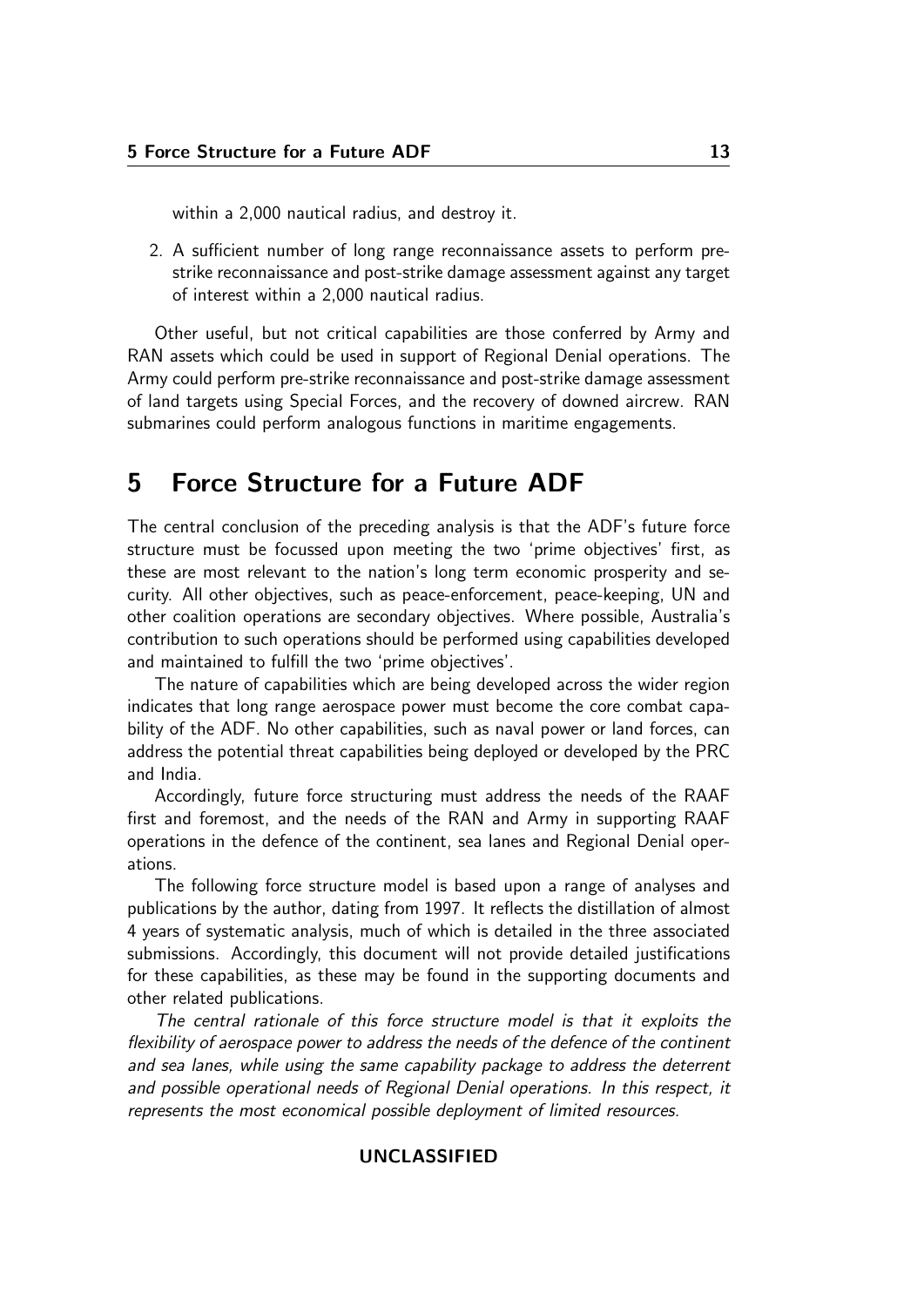## 5.1 RAAF Force Structure

The RAAF's extant force structure is inadequate to address future needs. Many assets currently in service are exceptionally well suited to the developing environment, specifically the F-111 and AP-3C wings, others are less well suited. Key deficiencies are the inadequate F/A-18A Hornet and the Boeing 707-338C tankers.

Accordingly, the author proposes a Target Force Structure, to be operational in the period between 2010 and 2020, and a Transitional Force Structure, to span the period from 2000 to 2010.

## 5.1.1 Target RAAF Force Structure

The Target Force Structure comprises two core elements, a Combat Force and a Support Force. Operational deployment of elements of both forces would be as part of Composite Operational Groups, each group being capable of essentially independent operations, with assets assigned to reflect the operational needs of specific military operations.

Combat Force elements comprise:

- 1. 3-5 Multirole Fighter Squadrons of F-22A Raptor multirole fighter aircraft (total 36-75 aircraft). These aircraft would be employed for the following roles: offensive counter air, defensive counter air, counter air strike, defence suppression, maritime strike and mining, precision land strike, strike support of land forces. The F-22A Raptor is the only type in existence which can wholly address these diverse needs.
- 2. Up to 2 Multirole Fighter Squadrons of strike optimised multirole fighter aircraft, most likely the JSF or a similar type (up to 30 aircraft). These aircraft would be employed for the following roles: counter air strike, defence suppression and support jamming, maritime strike and mining, precision land strike, strike support of land forces. These aircraft would be a low cost supplement to the F-22A Raptor, should more than 3 squadrons prove to be unaffordable.
- 3. 1 Strategic Tanker/Transport Squadron of 12-15 KC-25/KC-747-300 strategic tanker-transport aircraft, equipped with boom and hose refuelling equipment, and satellite communications/JTIDS datalink relay equipment. These aircraft would provide aerial refuelling for the fighter squadrons in all applicable roles.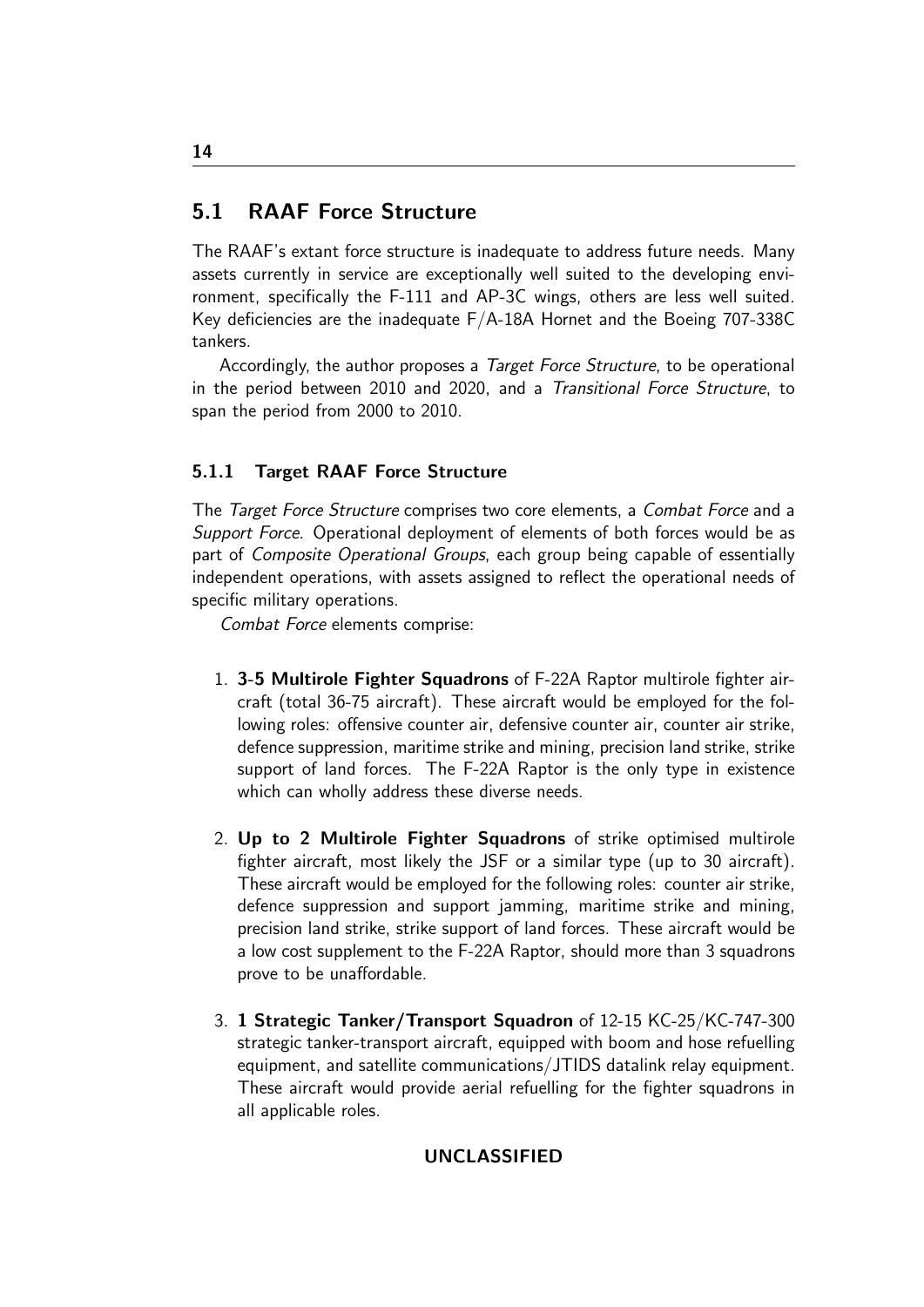- 4. 1 Airborne Warning And Control Squadron with Wedgetail AEW aircraft or a mix incorporating Wedgetail and possibly a future MESA AEW radar equipped RQ-4A Global Hawk or Proteus high altitude UAV<sup>[7](#page-14-0)</sup>.
- 5. 1 Strategic Reconnaissance Squadron with 12 RQ-4A Global Hawk UAVs, in a mix equipped for high resolution radar, optical and electronic reconnaissance.
- 6. 1 Strategic Command-Control-Communications Squadron, with multiple satellite ground stations to provide mobile connectivity to suitable geosynchronous communications satellites.

This force structure can robustly address all developing needs in the defence of the continent, sea lanes and Regional Denial operations. Moreover, the Strategic Tanker/Transport Squadron can contribute important airlift capabilities to the Support Force.

Support Force elements comprise:

- 1. JORN Early Warning Radar Units to provide long range early warning of air and sea threats.
- 2. 1-2 Long Range Maritime Patrol Squadrons, comprising around 10- 20 maritime patrol aircraft in the class of the AP-3C. These aircraft would provide maritime surface reconnaissance to supplement the RQ-4A Global Hawk UAVs, and Anti-Submarine Warfare capabilities.
- 3. 1-2 Tactical Tanker/Transport Squadrons with 10-20 KC-130J, equipped with low speed hose refuelling equipment to support rotary wing aircraft. These aircraft would provide front line tactical transport from sites serviced by the KC-25/KC-747-300 transports, and also extend the range of rotary wing aircraft.
- 4. 1 Special Operations Squadron with 12 CV-22B Osprey tilt-rotor aircraft. This unit would perform the insertion and extraction of Army Special Forces tasked with targeting reconnaissance, special operations strike and combat search and rescue.

An important aspect of this Target RAAF Force Structure model is that it is similar in size and numbers of fielded assets to the existing RAAF force structure. Where required, adjustments or incremental additions in capability

<span id="page-14-0"></span> $<sup>7</sup>$  The latter subject to future availability. A UAV based AEW capability provides poten-</sup> tially greater endurance and low altitude coverage, with much lower operating costs, but is demanding in the need for substantial satellite communications capabilities.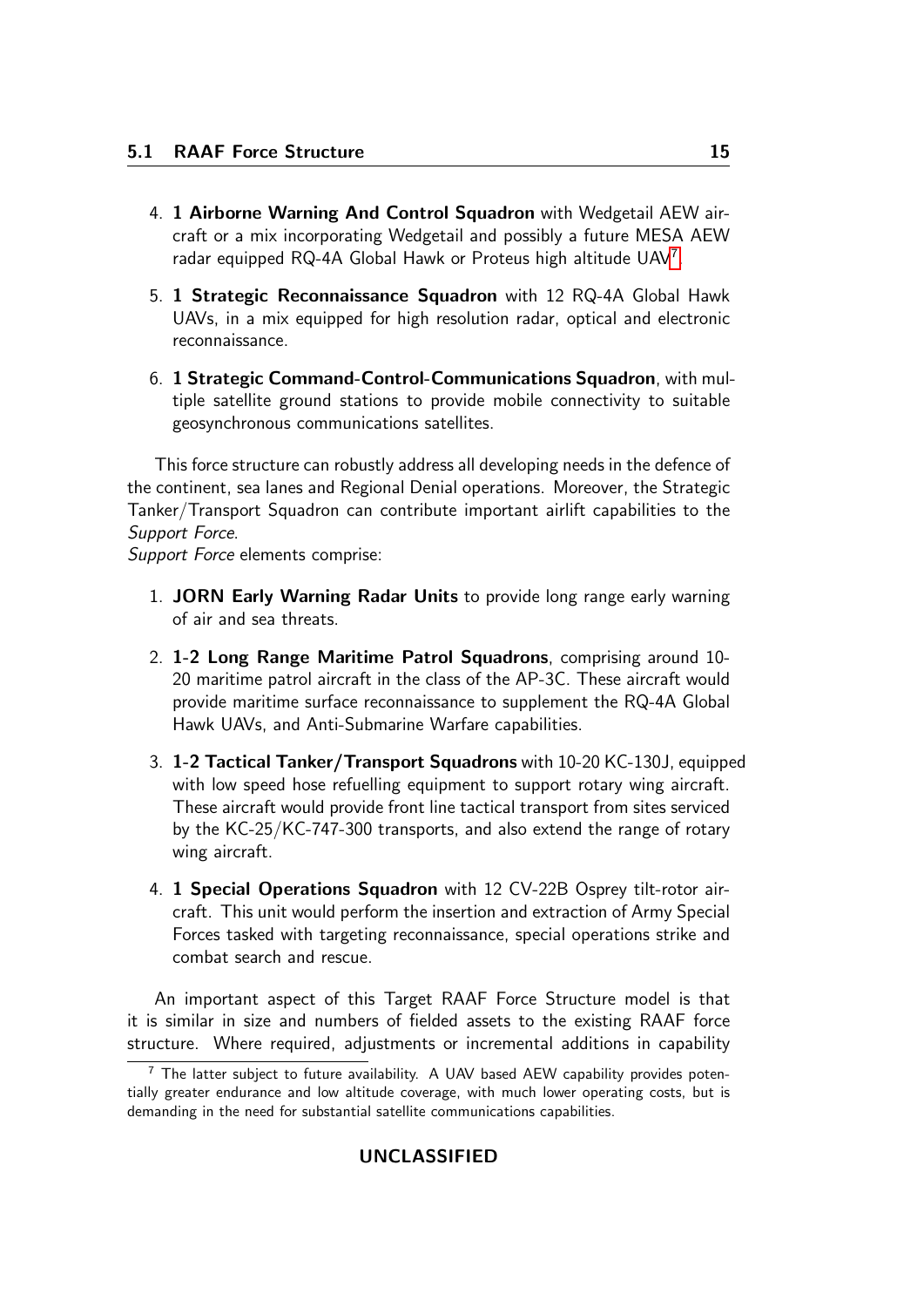have been made. The most substantial changes over the existing model are the incorporation of a substantial force of strategic tanker/transports, the addition of a new strategic reconnaissance UAV capability, and the exploitation of the supercruising F-22 fighter to supplant the deterrent capabilities of the F-111 and air defence capabilities of the F/A-18A.

The Transitional Force Structure would retain elements of the existing force structure, seeing the progressive replacement of the  $F/A-18A$  Hornet and Boeing 707-338C first, while additional new capabilities such as the Wedgetail and Global Hawk are fielded. The F-111 and AP-3C would remain in service for as long as feasible, until replaced by the F-22A Raptor and a replacement LRMP type, respectively.

## 5.2 Infrastructure for Defending the North

Some additional infrastructure will be required to support RAAF operations in the defence of the continent, sea lanes and Regional Denial. The existing runways at Darwin and Learmonth are suitable in load bearing capacity for the Boeing KC-25/KC-747 strategic tankers, but the latter will require some extension to accommodate the maximum takeoff weight runway needs of this type.

High intensity long range or long endurance combat operations by dozens of tanker supported fighters could consume well in excess of one thousand tonnes of aviation kerosene per day. Therefore, to provide a credible capability to sustain such operations, both Learmonth and Darwin will require a suitable volume of underground fuel tankage, preferably enough for at least two weeks of sustained operations. This would be of the order of 20,000 to 30,000 tonnes at each site.

The prospect of commercial petrochemical refineries being built both in the Pilbara and the Northern Territory, creates the opportunity to provide a direct supply of aviation kerosene to both airfields, thereby significantly reducing the costs of sustaining such operations. While the distance between Learmonth and the Pilbara would make a pipeline unaffordable, it may be feasible to use a shipping pipeline to an offshore terminal. A tanker vessel of suitable capacity could be used to resupply Learmonth from a Burrup Peninsula refinery. Judicious placement of any refinery to be built in the near vicinity of Darwin would allow a direct shipping pipeline to be run from the refinery to fuel tanks at the Darwin airport.

## 5.3 RAN Force Structure

The RAN's force structure, comprising two core combat elements in the Surface Combatant force and the Submarine Force, can provide important capabilities in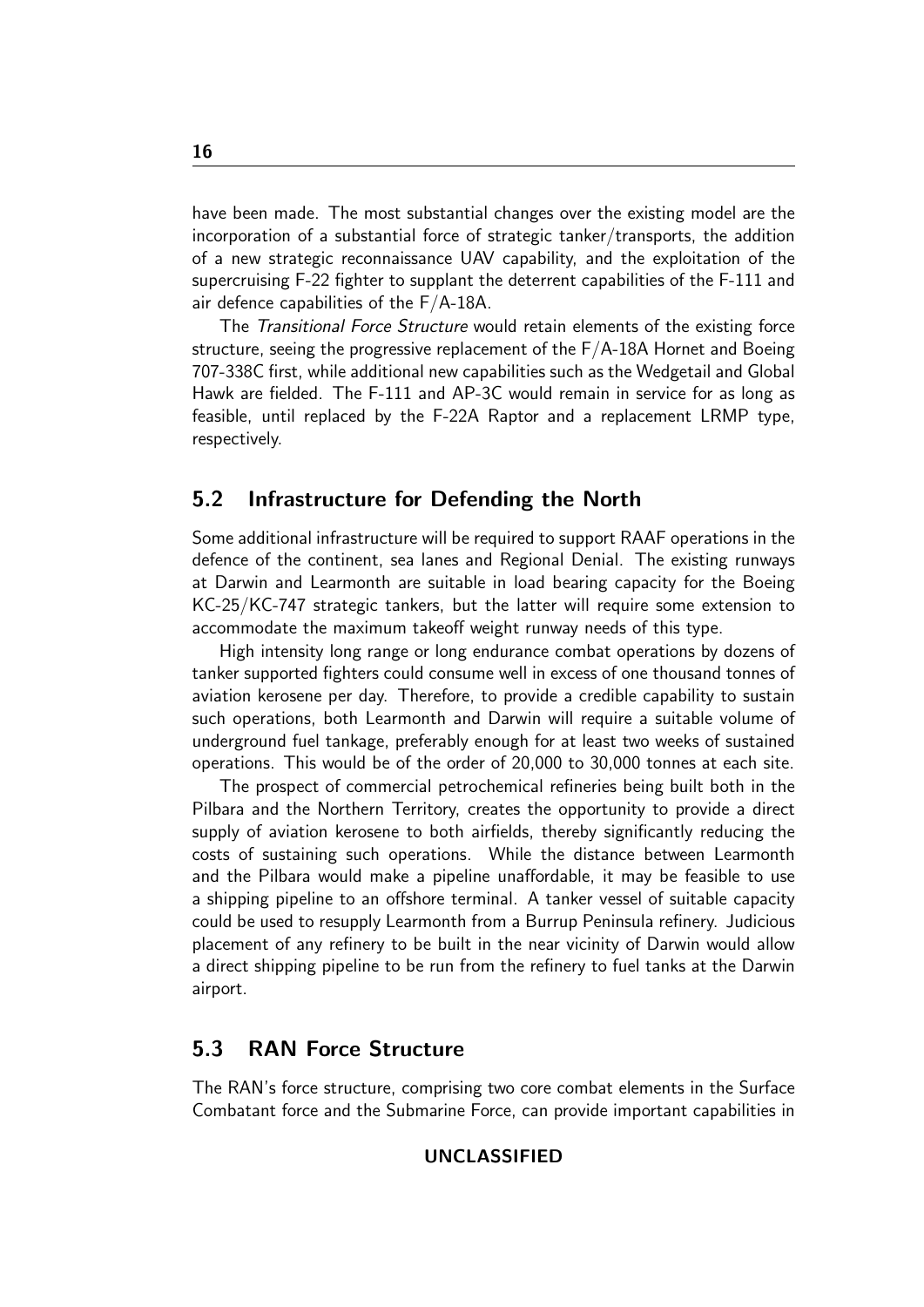the developing environment. However, the roles of these combat elements will in many respects differ from those which may be currently envisaged.

The Submarine Force is seen at this time primarily as a maritime deterrent asset, with a secondary capability to insert and extract Special Forces. The Surface Combatant Force is seen as an asset for open ocean patrol and escort, in addition to roles involving the escort and protection of coastal shipping and the air defence of coastal assets.

Cruise missile firing submarines will be operationally deployed in the wider region within the next two years, and long range maritime aircraft such as the Bear F, capable of delivering anti-ship cruise missiles, will be operational within a similar timeline. Should Indonesia or Malaysia change alignment, tanker supported tactical fighters with operating radius performance to reach Australian territory become another consideration.

These developments have two important consequences for the RAN, over the longer term:

- 1. Anti Submarine Warfare (ASW) in defence of the Pilbara and Timor Sea regions must become a very high priority in RAN capabilities.
- 2. The survivability of RAN surface fleet elements in blue water operations is doubtful, unless JORN and tanker supported fighter cover can be provided<sup>[8](#page-16-0)</sup> .

Both the Submarine Force and the Surface Combatant Force can play a vital role in performing ASW patrols in the defence of the Pilbara and Timor Sea, especially if well coordinated with RAAF LRMP operations. Proper deployment could make a cruise missile attack by a submarine a very risky proposal for an attacker. Moreover, the use of helicopter capable amphibious vessels for the deployment of ASW helicopters in these areas provides the means of fielding many more ASW helicopters than could be supported by the Surface Combatant Force alone. In this manner, it should be feasible to implement a three layered defensive barrier against submarine attack. The submarines and LRMP aircraft would provide the outer layer, the Surface Combatant Force the intermediate layer, and the amphibious vessels the final layer. As the surface fleet elements committed to such operations would be well within the reach of RAAF Combat Air Patrols covering these regions, the risk from air and missile attack is minimised.

Where existing doctrine must change is the area of Surface Combatant Force operations in the 'blue water' environment, typical of extended sea lane defence

<span id="page-16-0"></span> $8$  The author has previously advocated the acquisition of Kidd class vessels, with the caveat that several frigates be replaced to balance the resulting budgetary demands. This argument predated more recent regional acquisitions in strategic air power and supersonic anti-ship cruise missiles.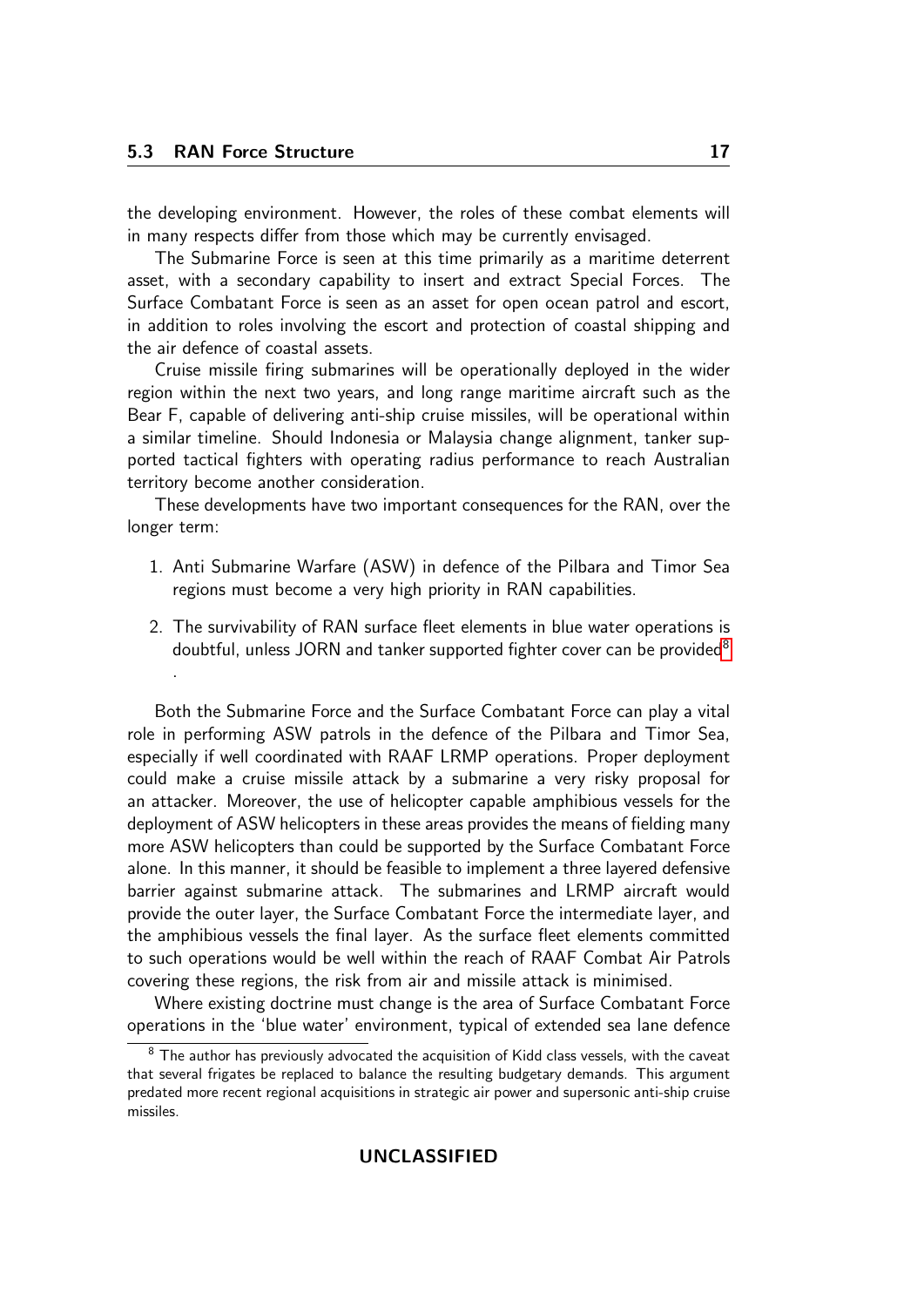and regional operations. Without cover by tanker supported fighter aircraft, the Surface Combatant Force is exposed to potential saturation attacks by supersonic anti-shipping cruise missiles launched by aircraft or submarines. Clearly the acquisition of larger AAW vessels is not a viable solution, since the geometry of such a missile attack does not change by putting a more capable radar on a warship, and no SAM in existence today can outrange cruise missile types being deployed in the region. Therefore blue water naval operations would best be confined to those performed in coalition with the US, where USN carrier based air power provides appropriate defensive capabilities.

The Submarine Force can provide invaluable contributions to the defence of the sea lanes and Regional Denial operations. In both situations, its existing role of torpedo and Harpoon attack on shipping can be significantly extended, by using it as a targeting and strike damage assessment tool in support of long range attacks by tanker supported fighters. In this regime of operations, the submarine neither expends its warload nor betrays its location to opposing ASW assets<sup>[9](#page-17-0)</sup>.

In Regional Denial operations, the Submarine Force can provide the important capability to insert and extract Army Special Forces elements.

While priority in ADF capabilities must remain focussed on the two 'primary objectives' defined in this submission, the force structure should retain amphibious support vessels simply due to their potentially valuable role as platforms for the deployment and support of ASW helicopters in the defence of the Pilbara and Timor Sea.

This submission proposes a future RAN force structure of this composition: Combat Force elements comprise:

- 1. **6 Attack Submarines** of the Collins class, each equipped with covert satellite datalinks.
- 2. 8 Multirole Frigates of the ANZAC class, each equipped with ASW helicopters.
- 3. 3 Multirole Frigates of the FFG class, each equipped with ASW helicopters.
- 4. 3-4 Amphibious Support, Replenishment and ASW Helicopter Vessels. In the shorter term, this capability can be fulfilled by the Tobruk LSH, Manoora and Kanimbla LPAs and one of the two current support vessels. In the longer term, a vessel similar to the proposed RAN MRA but without substantial AAW systems may be a proposition, subject to unit cost.

<span id="page-17-0"></span><sup>&</sup>lt;sup>9</sup> Refer Kopp C., "Maritime Deterrence, Submarines and Airpower", Australian Aviation, July, 2000.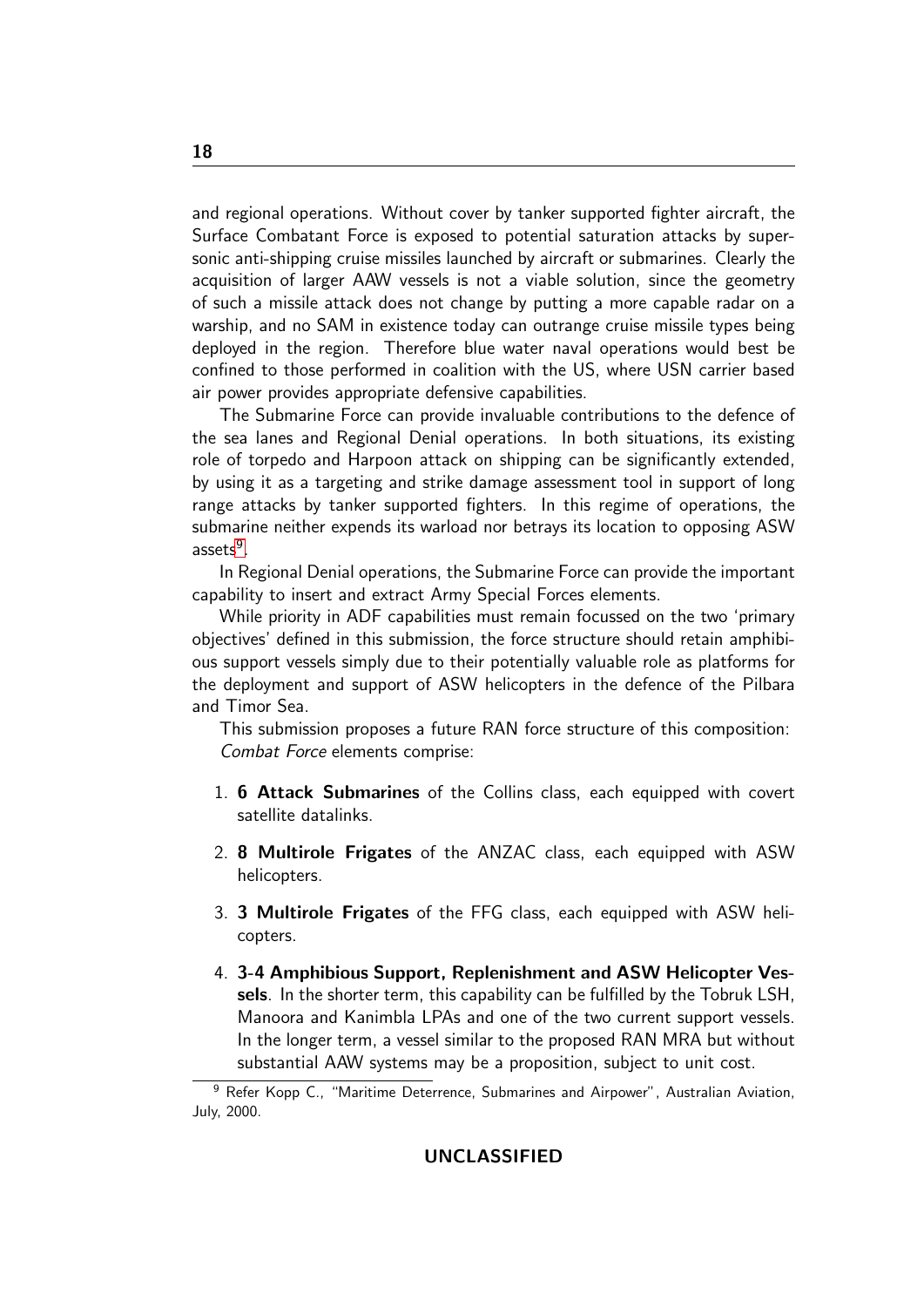It would be preferable that all RAN ASW helicopters carry dipping sonars.

The future composition of the Patrol Boat and Mine Countermeasures Forces will need to be reviewed, to reflect future needs in the enforcement of the Australian EEZ and the potential for attack by mining.

The proposed force structure model for the RAN retains a substantial capability for supporting low intensity regional operations, should political circumstances demand that these be mounted. It reduces the role of the Surface Combatant Force in sea lane defence and general blue water operations, shifting it toward the use of tanker supported air power, and expands the role of the Submarine Force to support such operations.

## 5.4 Army Force Structure

In a developing regional context where military threats are likely to comprise long range capabilities such as strategic bombers, tanker supported fighter aircraft, ballistic missiles and cruise missile firing submarines, the traditional role of an Army in performing land combat operations is not a major factor.

Indeed, the definition of a credible and cohesive force structure model for the RAAF and the RAN is a relatively straightforward, albeit technically complex, process in which relevant regional capabilities are assessed by their potential to damage Australian interests and countered accordingly.

What wider role the Army can play in countering long range power projection by nations such as the PRC and China is less obvious.

One role of significant value which the Army can perform is long range reconnaissance, targeting and strike assessment through the deployment of Special Forces such as the SASR and 4RAR. An ongoing problem with air strikes and missile strikes against hostile land targets, be they strategic or tactical, is the clever use of concealment, camouflage, decoys and deception to defeat aerial and satellite reconnaissance. This can frequently result in a considerable waste of expensive resources being used to strike irrelevant targets or decoys. While future imaging sensors such as radar and optical systems will reduce opportunities for such deception, an observer on the ground will always be capable of providing an unambiguous and accurate assessment of the result of an attack, and will be well equipped to recognise decoys and deception which may fool an remote sensor.

Accordingly, this force structure model employs the SASR and 4RAR in support of pre-strike and post-strike targeting against hostile land assets. The use of submarines and the Special Operations Squadron of CV-22B aircraft is proposed for the insertion and extraction of such Special Forces deployments. An ancillary role would be the recovery of any aircrew from aircraft which may have been lost in the target area. Direct use of Special Forces for strikes on high value targets becomes a viable proposition, should means of rapid extraction be available. The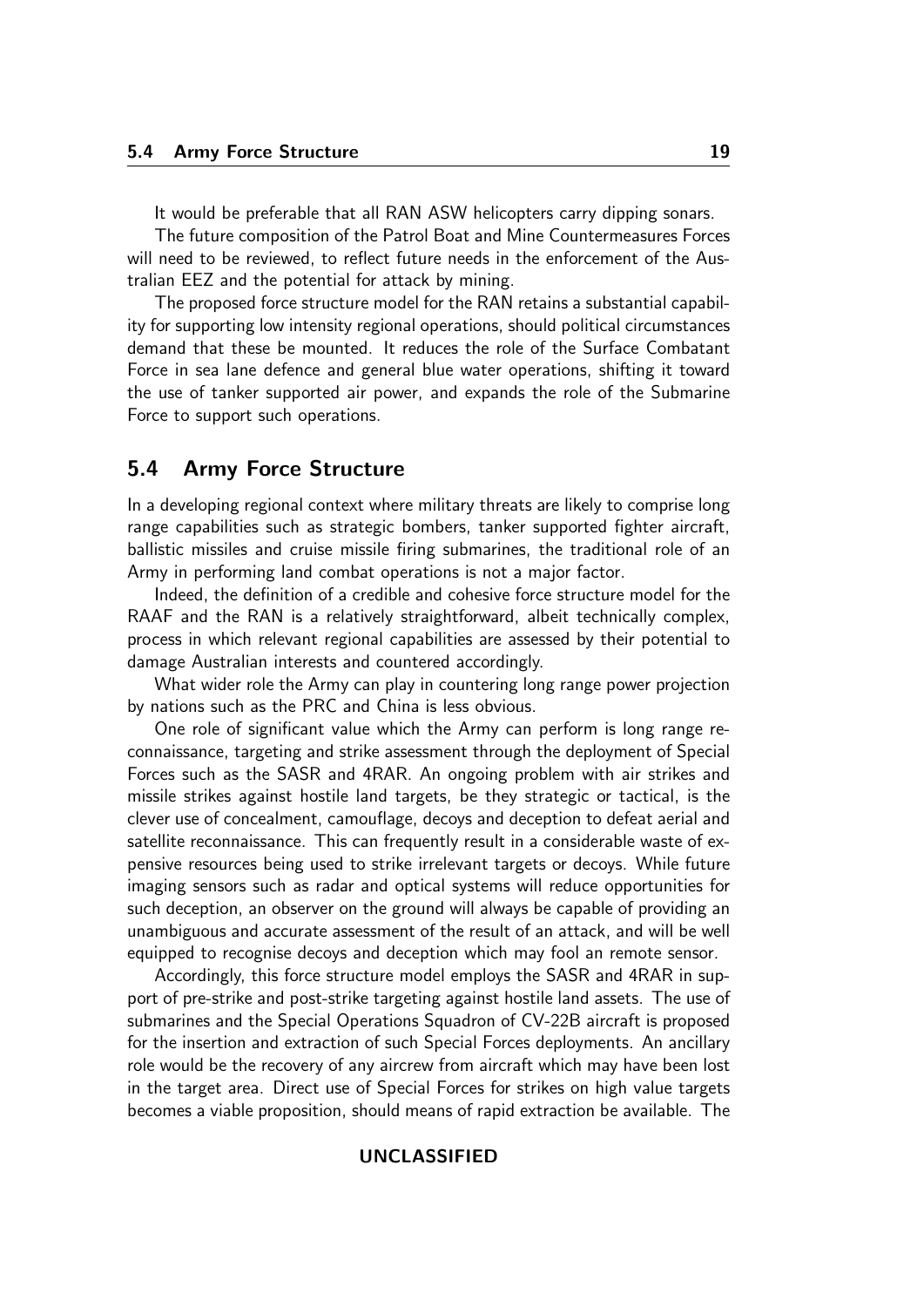choice of whether to use Special Forces directly or employ them for targeting a strike by tanker supported aircraft would depend upon operational circumstances.

Another future role which the Army may need to perform is terminal defence of high value land targets against ballistic missile attack, or cruise missile attack should some inbound weapons survive RAAF interceptor attack.

Defence against cruise missiles can be performed by a variety of weapons, ranging from radar directed rapid fire guns up to long range SAMs. Cost considerations and the limited low altitude coverage footprint of large SAMs would indicate that a larger number of highly mobile point defence gun or missile systems would most likely be a better proposition. A system based upon the ASLAV chassis or other C-130 portable vehicle would be the best choice.

Defence against ballistic missiles will be expensive by any measure, more so due to the geography of high value assets such as airfields, ports, cities and petrochemical installations in the north of Australia. Arguably a deterrent strategy, whereby ballistic missile strikes incur retaliation by long range air strikes, or counter-force strikes against ballistic missile launchers using Special Forces and/or long range air power, is a better proposition. Not withstanding this argument, the ballistic missile defence problem will need to be carefully explored in coming years.

The defence of high value assets such as airfields, ports, and onshore or offshore petrochemical installations against hostile Special Forces attack is another important role which the Army can fulfill in support of the 'prime objectives'.

Key issues for the Army in coming decades will be mobility, and the mobility of organic Army firepower. This is true at the tactical, operational and strategic levels.

Strategic mobility is essential, if the Army is to deploy itself rapidly to widely dispersed sites in the north of Australia during a crisis situation. The strategic/tanker transport force of KC-25/KC-747 aircraft proposed in this force structure model provides a substantial capability in this respect, but only if Army assets are transportable by a  $C-130$  sized aircraft<sup>[10](#page-19-0)</sup>. Indeed, the  $C-130$  would be used to transport Army assets from staging airfields in Darwin and Learmonth.

Tactical mobility is essential for manoeuvre warfare, and provides a decisive advantage in small unit land warfare operations. The Army may need to acquire additional assault and transport helicopters for this purpose.

Mobility of firepower is a serious limitation in the current Army force structure. Tanks and heavier artillery lack strategic mobility. Consideration should therefore be given to acquiring C-130 transportable ASLAV based direct and indirect fire support weapons, to replace the Leopard tank and larger artillery pieces.

<span id="page-19-0"></span><sup>&</sup>lt;sup>10</sup> A Boeing 747 freighter can carry most articles which fit into a C-130.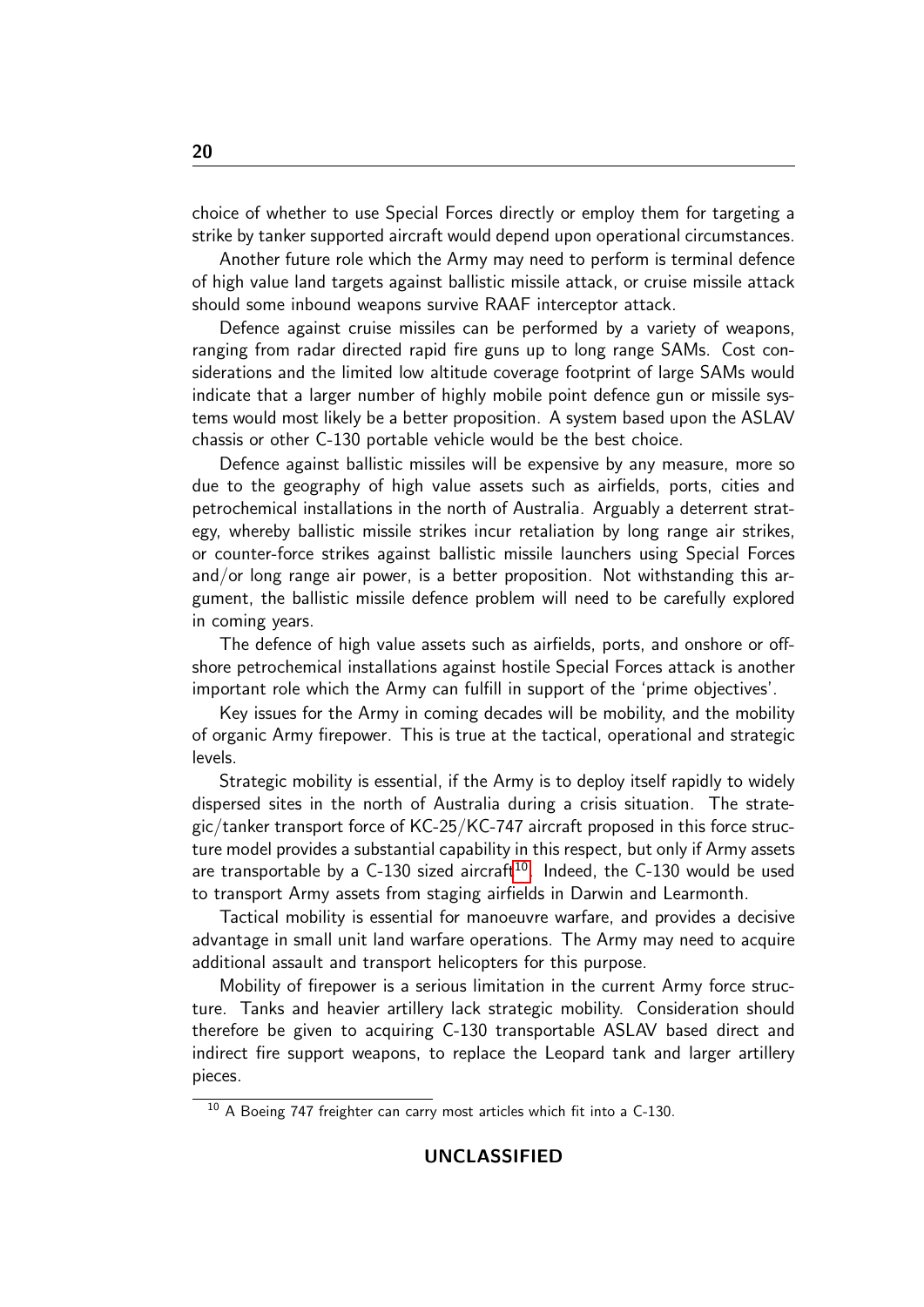The issue of attack helicopters hinges on what level of investment can be made into regionally deployable land forces, once the needs of the 'prime objectives' are addressed in the force structure. Should resources be available, the attack helicopter is a viable replacement for tanks and direct fire artillery in a wide range of military situations $^{\rm 11}.$  $^{\rm 11}.$  $^{\rm 11}.$ 

The complexity of the Army force structure and diversity of roles it performs precludes a simple force structure model of the ilk proposed for the RAAF and RAN.

Consequently, this submission will confine its recommendations on Army force structure to the preceding comments.

## 5.5 Non-Viable Force Structure Choices

The Australian defence debate has seen in recent years a number of widely promoted proposals for specific weapon systems and capabilities. No discussion of force structure choices is complete without an exploration of the significant weaknesses of several such proposals.

The foremost proposals in this category are submarine, ship and air launched cruise missiles, ballistic missiles and aircraft carriers capable of deploying fixed wing aircraft.

#### 5.5.1 Cruise Missiles

The BGM-109C/D Tomahawk Land Attack Missile (TLAM) has been repeatedly proposed as an appropriate deterrent weapon for the ADF, specifically to be deployed by the Collins class submarine force. It has been argued that such a capability would be both superior and cheaper than the F-111 deterrent force.

The arguments for a TLAM/Collins capability are in part a fallacy, and in part a deceptive concealment of actual deterrent capability needs $^{12}$  $^{12}$  $^{12}$ .

The primary requirement for a deterrent capability is credibility. Credibility in part derives from a willingness to use the asset, and in part from the sustainability of that asset in combat operations. Unless the deterrent asset can inflict significant damage, and continue to inflict significant damage over the duration of a conflict, it cannot be a credible deterrent.

The TLAM, delivered by a Collins class submarine or surface warship, is not a credible deterrent for two basic reasons:

<span id="page-20-0"></span><sup>&</sup>lt;sup>11</sup> Contrary to the commonly held belief, modern attack helicopters such as the AH-64D Longbow Apache are multirole assets rather than specialised anti-tank assets, indeed the author has coined the term 'rotary wing tactical fighter' to describe them.

<span id="page-20-1"></span><sup>&</sup>lt;sup>12</sup>Refer C. Kopp, 'Tomahawks, Submarines and the F-111', Australian Aviation, January, 1996.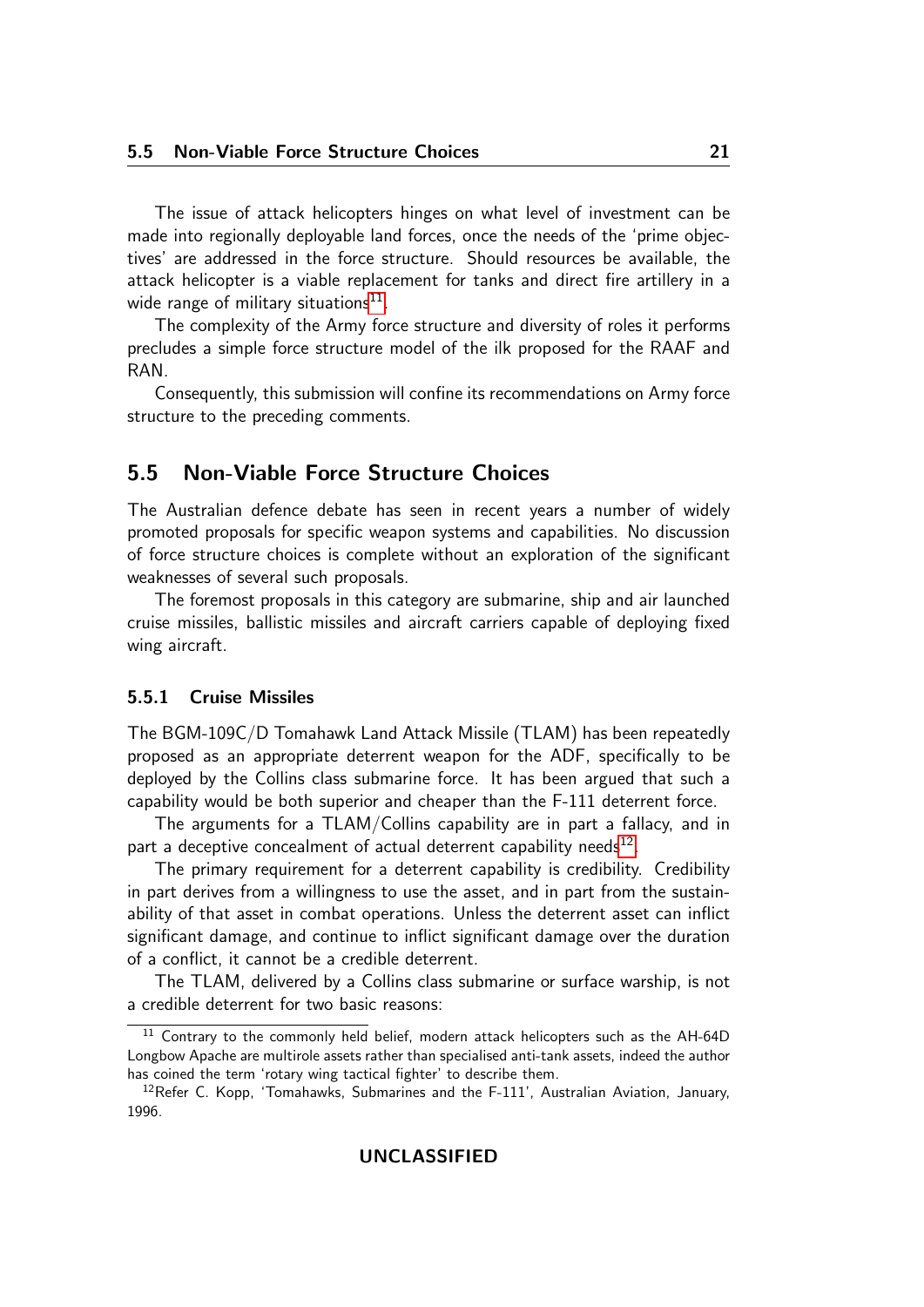- 1. The size of a strike delivered by multiple submarines or warships cannot exceed several dozen rounds, which is barely enough to close down one decently sized military airfield for several days.
- 2. The slow transit speed (8-20 knots) of both submarines and surface warships results in an exceptionally poor sustained rate of missile firings. Several days if not weeks may elapse between a submarine or warship delivering a cruise missile attack, reloading and repeating the attack.

The cost issue is also frequently misrepresented when cruise missiles are compared to manned aircraft as means of delivering firepower. Two factors must be considered:

- 1. The problem of targeting a cruise missile is no different than the problem of targeting a precision guided bomb. The same total cost overheads are incurred for pre-strike reconnaissance and post-strike damage assessment. In this respect there is no advantage whatsoever in the use of cruise missiles.
- 2. The unit cost of a cruise missile is of the order of one million US dollars, whereas the unit cost of a guided bomb of the order of tens of thousands of dollars. In a sustained bombardment 50 cruise missiles expended amount in cost to the value of a modern fighter aircraft.

Indeed, it can be shown that in sustained combat operations, the cost difference between a stealthy fighter aircraft dropping guided bombs and conventional fighter aircraft armed with cruise missiles is amortised in about one week or less of combat operations<sup>[13](#page-21-0)</sup>.

The cost issue also impacts sustainability in combat and thus credibility through the problem of weapon war-stocks. The USAF almost exhausted its war-stocks of B-52 launched AGM-86C cruise missiles, and the USN seriously depleted its stocks of BGM-109C/D TLAMs during the 1991 and 1999 campaigns. In both instances, older stocks of formerly strategic nuclear cruise missiles were remanufactured to make up shortfalls. In both campaigns the cruise missile was used only to supplement manned bombers.

It can be strongly argued that the inability of the US to ever sustain an intense bombardment by cruise missiles has reduced the perceived credibility of the weapon as a means of sustained and thus credible bombardment. The expectation that this perception can be changed is not reasonable. Many nations may simply choose to 'sit out' a cruise missile bombardment.

<span id="page-21-0"></span><sup>&</sup>lt;sup>13</sup> Kopp C., "Replacing the RAAF  $F/A-18$  Hornet Fighter, Strategic, Operational and Technical Issues", May, 1998, Unpublished Submission to the Minister of D erence (114 Pages).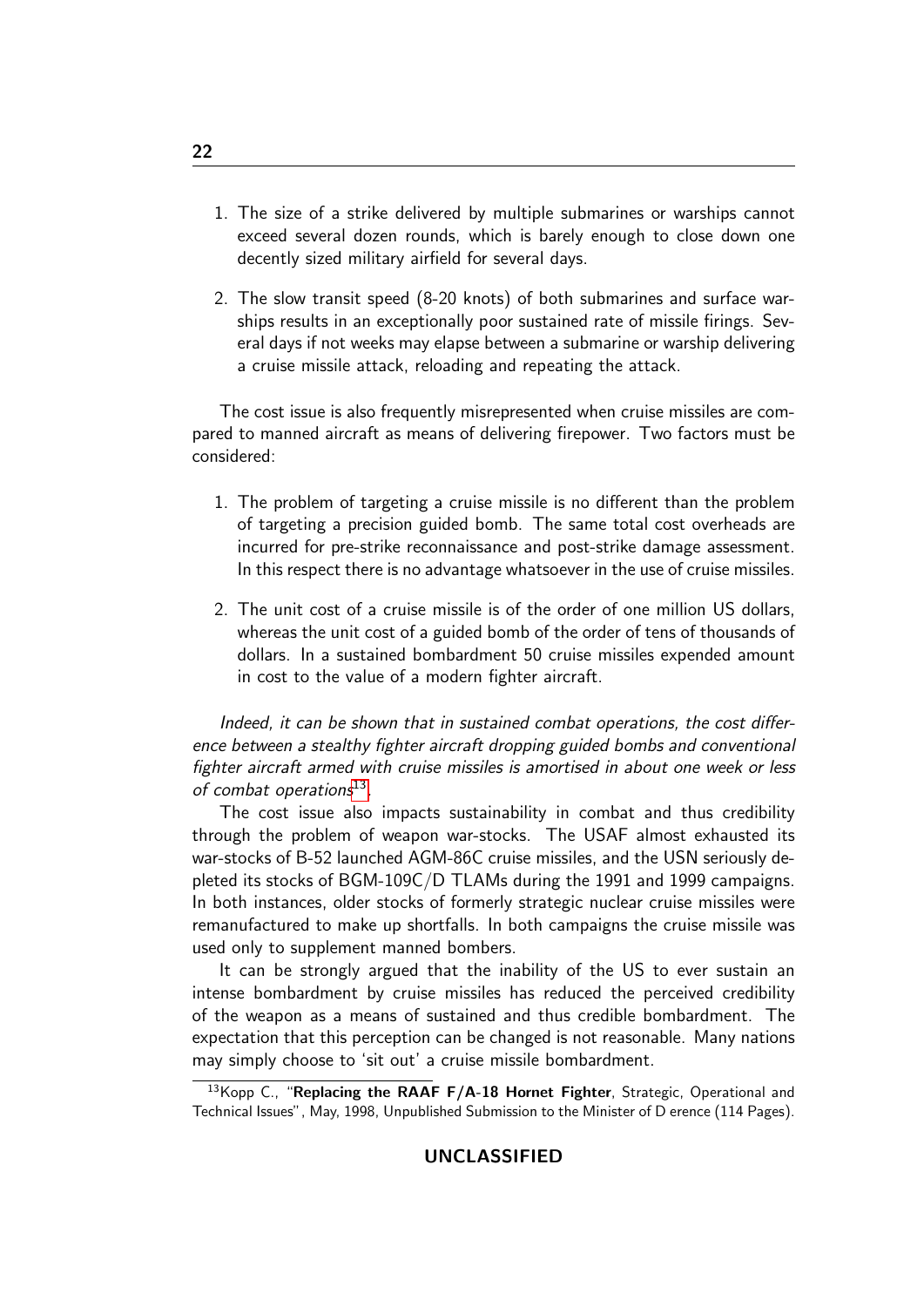Another consideration is whether cruise missiles will be survivable in the face of mobile air defence systems fielded by the PRC and India. The S-300PMU-1 and S-300V systems deployed in the region can be supplemented by the mast mounted 76N6 low altitude radar, which was specifically designed to detect and engage low flying cruise missiles. A simple counter to an ADF cruise missile deployment would be the fielding of a dozen or more 76N6 radars to supplement existing SAM defences.

The delivery of cruise missiles by widebody transport aircraft does not alter the basic limitations of the cruise missile. It is not sustainable in combat, very expensive per aimpoint destroyed and is not a credible deterrent weapon.

#### 5.5.2 Ballistic Missiles

The ballistic missile has on occasion been proposed as a viable deterrent weapon for the ADF. The argument for the ballistic missile is based upon the premise that it is cheaper to acquire than a manned aircraft and extremely difficult to defend against.

The latter argument is largely true at this time, but should capable antiballistic weapons like the S-300V SAM be deployed, a substantial capability to engage and destroy such weapons will exist.

The main problem experienced by the ballistic missile is the same problem seen with cruise missiles: sustainability in combat. Consider a hypothetical ballistic missile designed to provide the ADF with a deterrent capability. It will need a range of about 2,000 nautical miles, a payload of about 1 tonne and terminal guidance using either satellite navigation or imaging radar. Such a weapon is likely to be of similar complexity to a cruise missile, but much larger. As a result, its unit cost will be of the order of a million or more dollars.

While a high rate of fire can be achieved, unlike the cruise missile, and land mobile launcher vehicles can be easily dispersed, the difficulty which arises is the cost of war-stocks to sustain any duration of bombardment. If we assume even a short conflict of 2 weeks duration, involving 100 launches per day, a number chosen since it corresponds in weight of fire to what a force of about 50-75 fighters can deliver over that period, then we require war-stocks of at least 1,400 ballistic missiles at a cost of the order of 3 billion dollars. Yet it is an asset which is wholly expended in two weeks, and cannot be used for any purpose other than a direct bombardment of fixed targets.

As with the cruise missile, the cost overheads of targeting are still incurred.

The essential conclusion is that ballistic missiles, like cruise missiles, are inflexible and expensive deterrent weapons which will lack credibility since they are not sustainable in combat.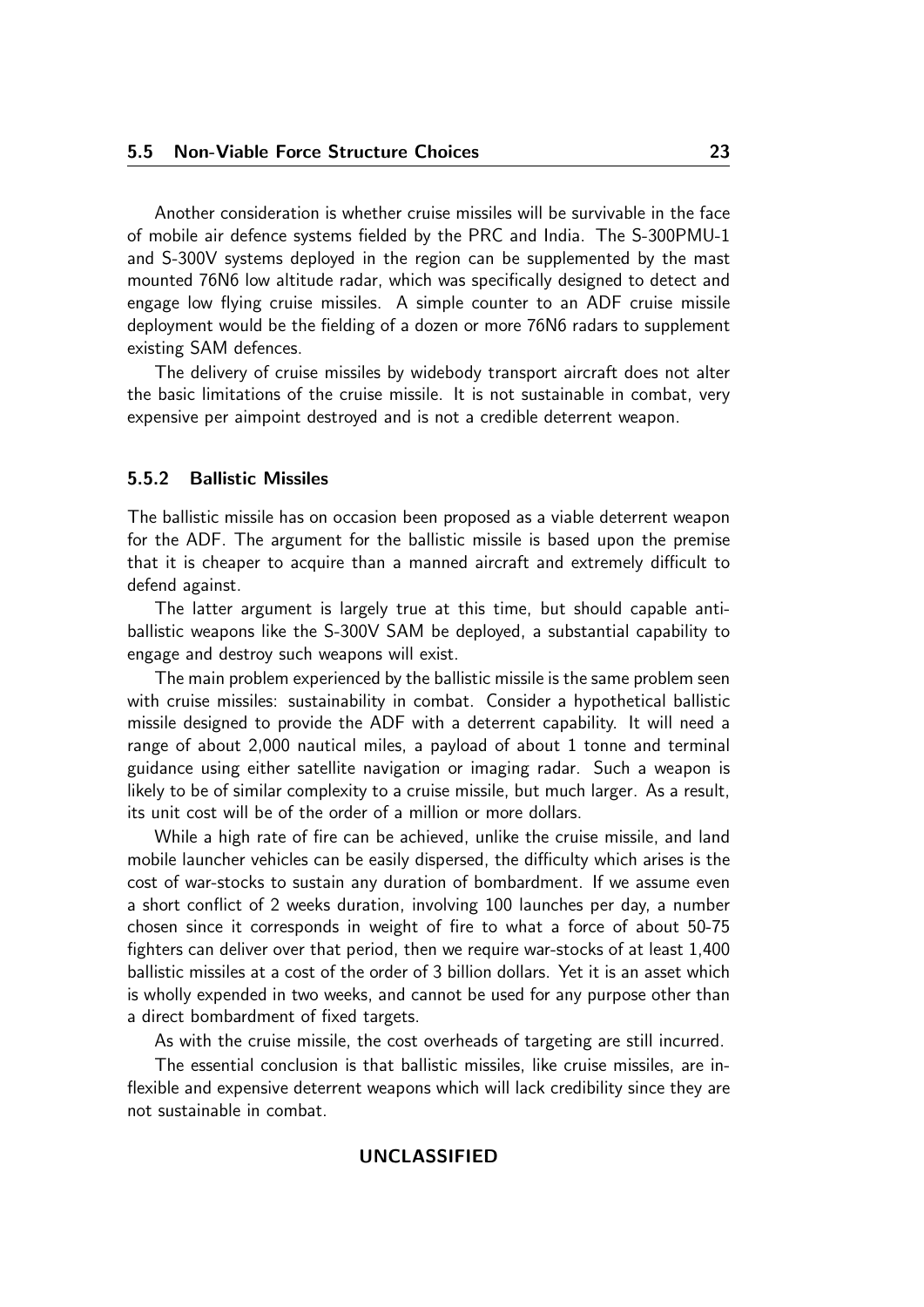#### 5.5.3 Fixed Wing Air Capable Aircraft Carriers

The recent RAN proposals for the LSS category of warship, essentially lightweight aircraft carriers, underscore a commonly held belief that naval air power is viable deterrent capability.

This is in most respects a fallacy. Delivering air power by aircraft carrier is always significantly more expensive than delivering it from land bases. Inevitably, an aircraft carrier requires missile armed escort ships and ideally, ASW assets such as fixed wing aircraft, helicopters and submarines. The basic defence of the carrier battle group against missile and submarine threats incurs a very large cost overhead, and diverts such supporting assets from other roles.

Of more concern with the LLS proposal is the naive belief by its authors' that a second tier combat aircraft such as the F/A-18A/C, AV-8B Harrier or proposed JSF can provide such a carrier with a credible organic air defence capability. Unless the opposing threat is a subsonic maritime aircraft carrying short range anti-ship missiles, or a lightweight fighter aircraft, fighters such as the F/A-18A/C or AV-8B derivatives will be unable to defend the vessel.

In a regional environment where the Su-27/30 Flanker has proliferated, and the Tu-22M Backfire is used, a lightweight carrier with lightweight fighters is not survivable. Indeed, even a large deck USN carrier will be ill-equipped to tackle such capabilities once the large F-14 Tomcat fighter is retired. The F/A-18E will at best match an Su-27/30 in radar and missile capabilities, and is uncompetitive in agility and range against the Russian fighter.

It follows that there is no case for deploying carrier based fixed wing air power in the ADF force structure. The vulnerability of such an asset to current and developing regional capabilities and its high cost raise serious questions about the aims of the parties proposing the LSS vessel.

## 5.6 Tankers, the F-22 and Deterrence

The centrepiece of the force structure model proposed in this submission is a deterrent force comprising the F-22 fighter and KC-25/KC-747 strategic tanker aircraft. Neither choice is arbitrary, nor hastily considered<sup>[14](#page-23-0)</sup>.

The basic reality the ADF faces in the coming decade is that both the PRC and India will have the capability to project strategic air and missile power into

<span id="page-23-0"></span><sup>&</sup>lt;sup>14</sup> Refer Kopp C., "Regional Denial: An Alternative Deterrent Strategy for the ADF", June, 2000, Unpublished Submission to the Minister of Defence (41 Pages), Kopp C., "Replacing the RAAF F/A-18 Hornet Fighter, Strategic, Operational and Technical Issues", May, 1998, Unpublished Submission to the Minister of Defence (114 Pages) and Kopp C., "A Strategic Tanker/Transport Force for the ADF", Working Paper 82, RAAF APSC, March, 2000.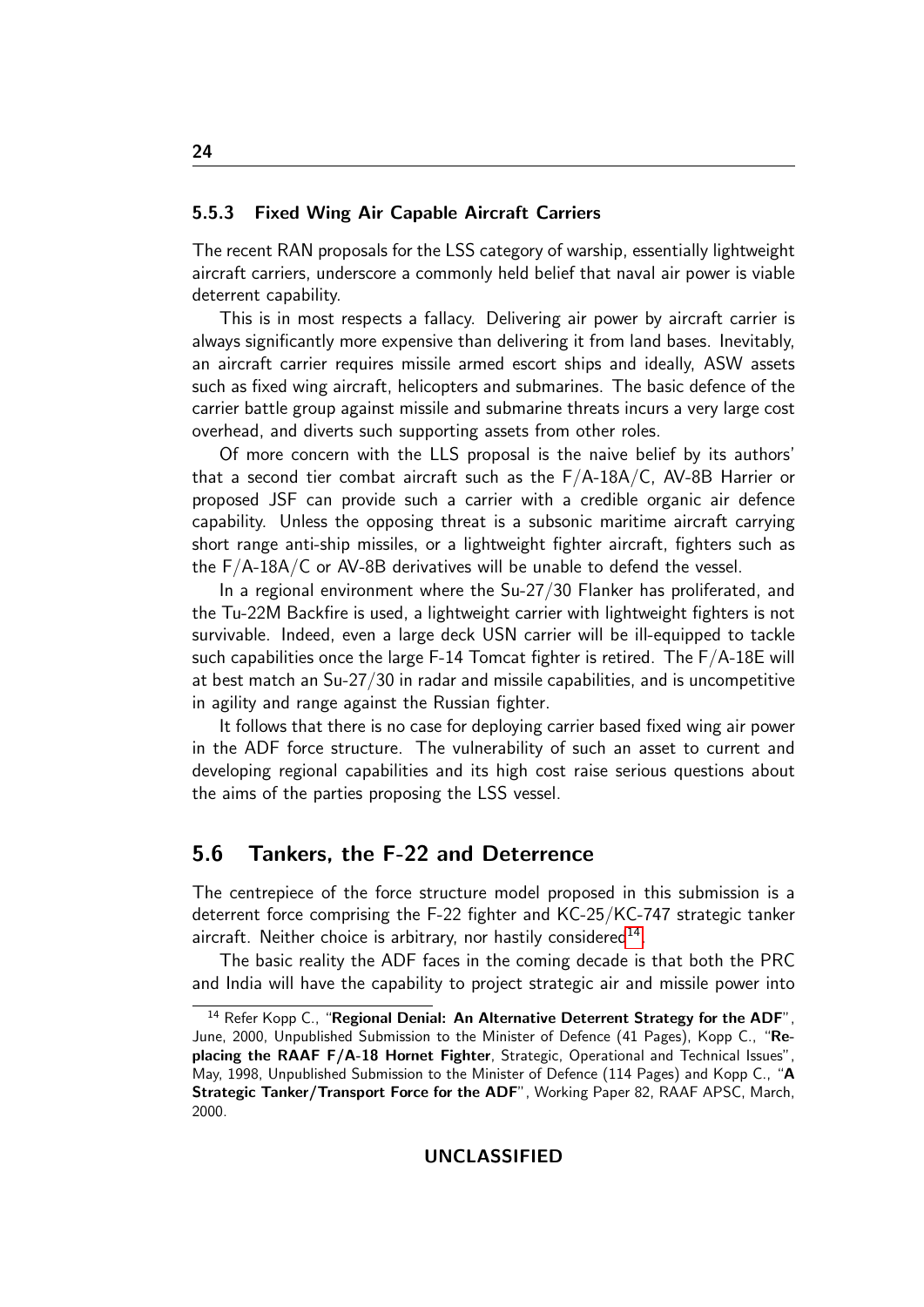Australia's north and northwest regions, while Australia's economic vulnerability to any such power projection will continue to increase.

It is an inevitable consequence of this that the ADF must develop the capability to robustly defend the north of the continent, specifically the Pilbara and Timor Sea, from such capabilities, if Australia is not to become hostage to the threat of such attack, or alternately to become wholly dependent upon the deployment of US Air Force assets in the north.

Therefore a large fighter aircraft and supporting tanker aircraft must be acquired as a priority. Only two choices exist in fighters which can credibly perform this role, either the F-22A or an F-15E derivative. With supersonic cruise capability, the F-22A achieves twice the coverage of an F-15E derivative and thus is a more economical choice, since fewer need be acquired. Any fighters smaller than these two types must be purchased in much larger numbers to meet the required needs in missile load per Combat Air Patrol and diversion range should aerial refuelling fail. The arithmetic to demonstrate this is very simple.

In terms of basic air defence capabilities, a single F-22A carries the missile payload of two Hornets, yet it covers potentially twice the footprint of a Hornet Combat Air Patrol. On a trivial comparison, one F-22A can perform the work of four F/A-18A Hornets. Therefore, as few as 20 aircraft could provide the air defence coverage of the RAAF's 72 strong F/A-18A force.

Given the inevitability of a large fighter and supporting tanker force, the next question which arises is that of other uses which they may be put to. Strategic deterrence, in the form of maritime strike and land strike operations performed under the Regional Denial strategy are a first choice.

The F-22A does not require supporting fighters if it is to perform air strikes, the role of the F-111 today, as its combination of stealth and supersonic cruise makes it extremely difficult to intercept. This is not true of the F-15E or any other fighter. Sustained supersonic cruise also allows it to transit long distances at about twice the speed of an F-111, therefore in the time it takes an F-111 to bomb one target, an F-22 can bomb two targets, on average. Therefore, in terms of the basic economics of a deterrent force, the F-22A is at least 2 to 4 times cheaper than any other equivalent in the number of sorties needed to achieve a given aim. About 20 F-22A aircraft can provide the equivalent deterrent strike capability of the RAAF's existing force of 34 F-111s.

It follows that the capabilities of the RAAF's existing force of 72 F/A-18A aircraft and 34 F-111 aircraft could be replaced by as few as 40 F-22A fighters. With allowances for attrition and training aircraft, a buy of around 50 F-22A fighters could robustly replace the RAAF's current inventory in its basic roles $^{15}$  $^{15}$  $^{15}$ .

<span id="page-24-0"></span><sup>&</sup>lt;sup>15</sup> The proposed target force structure allows for an additional 25 aircraft to provide additional growth in capability, this to account for possible further deterioration in the region.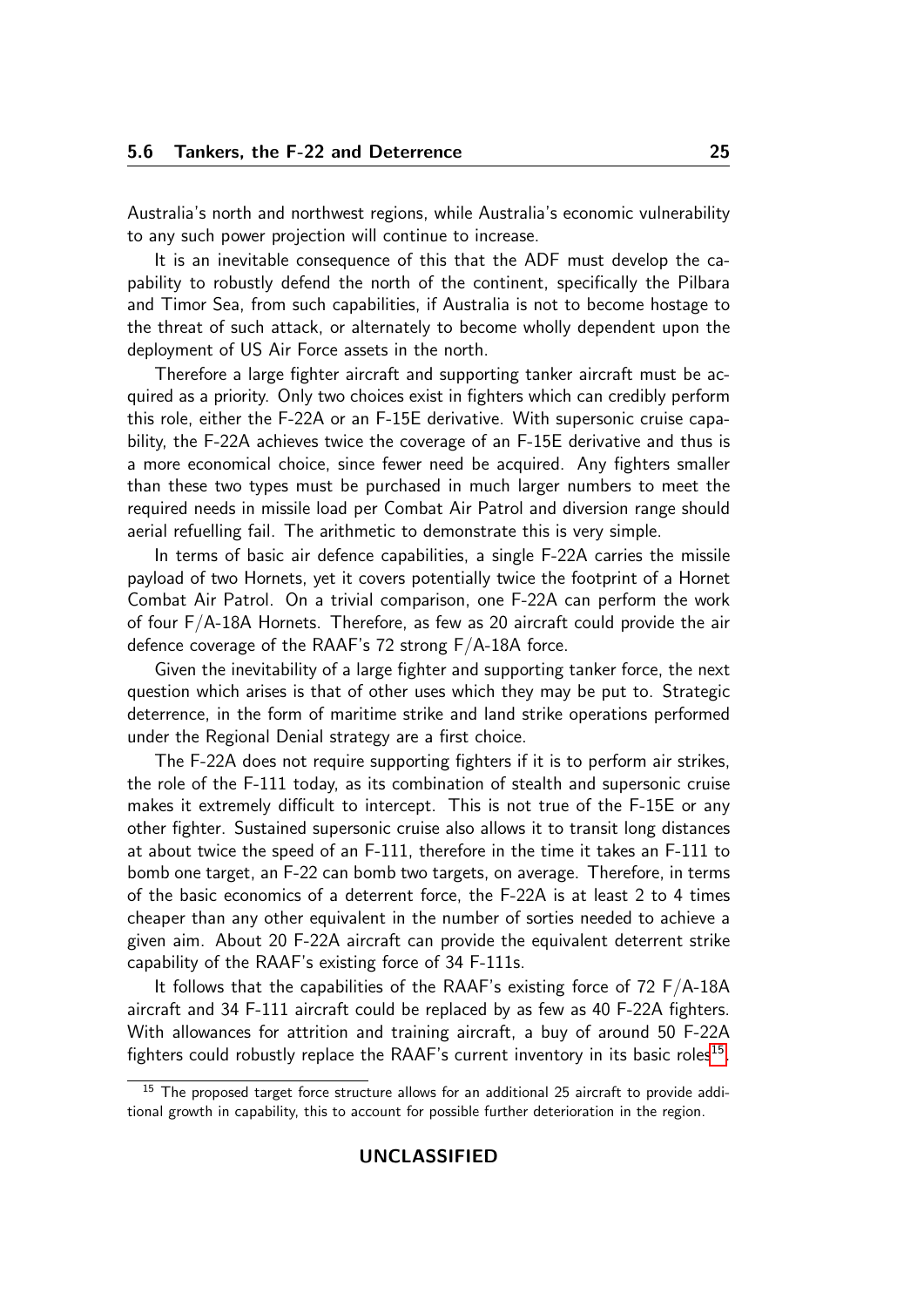At about twice the unit cost of much less capable conventional fighters, the full replacement of the RAAF's  $F/A-18A$  and F-111 force with 50 F-22As is roughly 'revenue neutral' against the one-for-one replacement of the same with a conventional fighter. Unlike conventional fighters which provide only incremental gains in capability over the  $F/A-18A$  and  $F-111$ , and which fall short of the  $F-111$ in many respects, the F-22A is a robust replacement.

This discussion has not addressed the issue of air superiority performance against advanced fighters such as the Su-27SK and Su-30MK. The F-22A is the only type in existence which holds a robust margin in capability over these types, and most importantly, a margin which cannot be easily eroded by missile and radar upgrades to the Russian types. Therefore, like the F-111 it is an investment which will retain its value for a very long period of time, and is thus a sensible use of taxpayer's money. A single investment solves the air defence and the deterrence problems, which must otherwise be addressed by a complex mix of fighter and missile capabilities.

As the F-22A will be the USAF's prime air superiority and theatre deep strike asset for the coming 3-4 decades, deterrent credibility will be maintained. This deterrent capability encompasses counter air deterrence and surface strike deterrence, at strategic, operational and tactical levels.

The choice of the Boeing KC-25/KC-747 aircraft as a strategic tanker to support the F-22A is based upon two decisive factors: cost and flexibility.

The KC-25/KC-747 is a tanker conversion of the widely used Boeing 747 freighter. Of all established tanker aircraft designs, it offers the lowest unit cost per tonne of fuel offloaded. Yet it is the only commercial transport which is capable of loading freight of the same size as the C-130 Hercules transport, and has payload radius performance competitive against a C-5 Galaxy airlifter.

Specific points in favour of the Boeing 747 as a tanker may be summarised thus:

- 1. A glut of used commercial airframes results in very low acquisition costs for the basic airframe, and multiple vendors can perform freight conversions.
- 2. It offers the lowest unit cost per tonne of fuel offloaded of any tanker aircraft in existence.
- 3. Tanker variants of the 747 were built and extensively tested during the late seventies, thereby minimising costs.
- 4. It provides a genuine capability for strategic airlift, competitive with the C-5 Galaxy, but limited in size to payloads transportable by C-130.
- 5. Substantial support and training facilities exist in Australia, and a large pool of reservists are potentially available in Qantas and Ansett aircrew.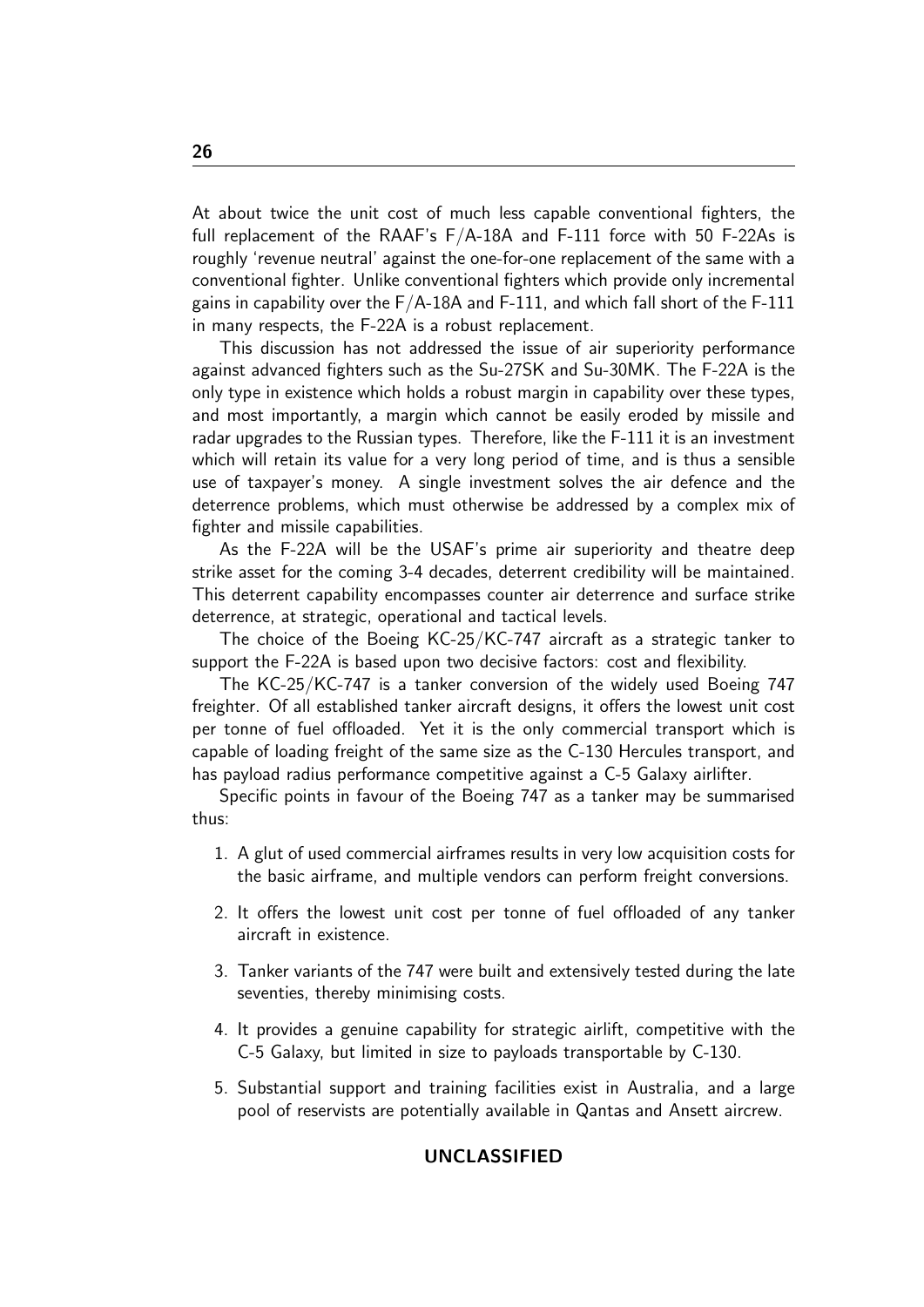6. It is faster than all tankers other than the KC-135R.

The needs of the ADF could be addressed with as few as 12-15 aircraft, against smaller equivalents of which up to 30 would need to be bought. A fleet of 12-15 aircraft would cost between \$1B and \$2B to acquire.

The only aspect of the Boeing KC-25/KC-747 open to debate is flexibility, since it demands big runways and may be too large to economically support small Combat Air Patrols<sup>[16](#page-26-0)</sup>. However, a mixed force of 10-13 KC-25/KC-747s and a comprehensive upgrade of the extant Boeing 707-338C fleet would address this problem adequately.

While other choices exist to the F-22A and the KC-25/KC-747, none can match these two types in the basic 'bang-for-buck' equation.

## 6 Acquisition Priorities

In terms of prioritising acquisition of replacement capabilities to address changes in the region, the following model is proposed:

- 1. Acquisition of Boeing KC-25/KC-747 Tanker Transports ( $\approx$  1B-2B).
- 2. Acquisition of Boeing Wedgetail AEW&C Aircraft ( $\approx$  2.3B-2.7B).
- 3. Acquisition of Lockheed/Martin F-22A Fighter-Bombers ( $\approx$  12.5B-15B<sup>[17](#page-26-1)</sup>).
- 4. Acquisition of Northrop/Grumman RQ-4A Global Hawk UAVs ( $\approx$  0.5-1B).
- 5. Acquisition of GEO communications satellite capabilities (TBD).

These five capabilities are most critical to the defence of the continent and deterrence and should thus be accorded priority over all other acquisitions.

## 7 Conclusions

With India and the PRC acquiring conventional strategic power projection weapons and modern cruise missiles, the rationale applied to ADF force structuring in previous White Papers no longer holds. The capability benchmarks must be readjusted to accommodate capabilities being acquired or deployed by India and the PRC.

<span id="page-26-0"></span><sup>&</sup>lt;sup>16</sup> Its fuel burn is similar to the RAAF's existing 707-338C tankers.

<span id="page-26-1"></span><sup>&</sup>lt;sup>17</sup> Estimate based on current US production unit costs.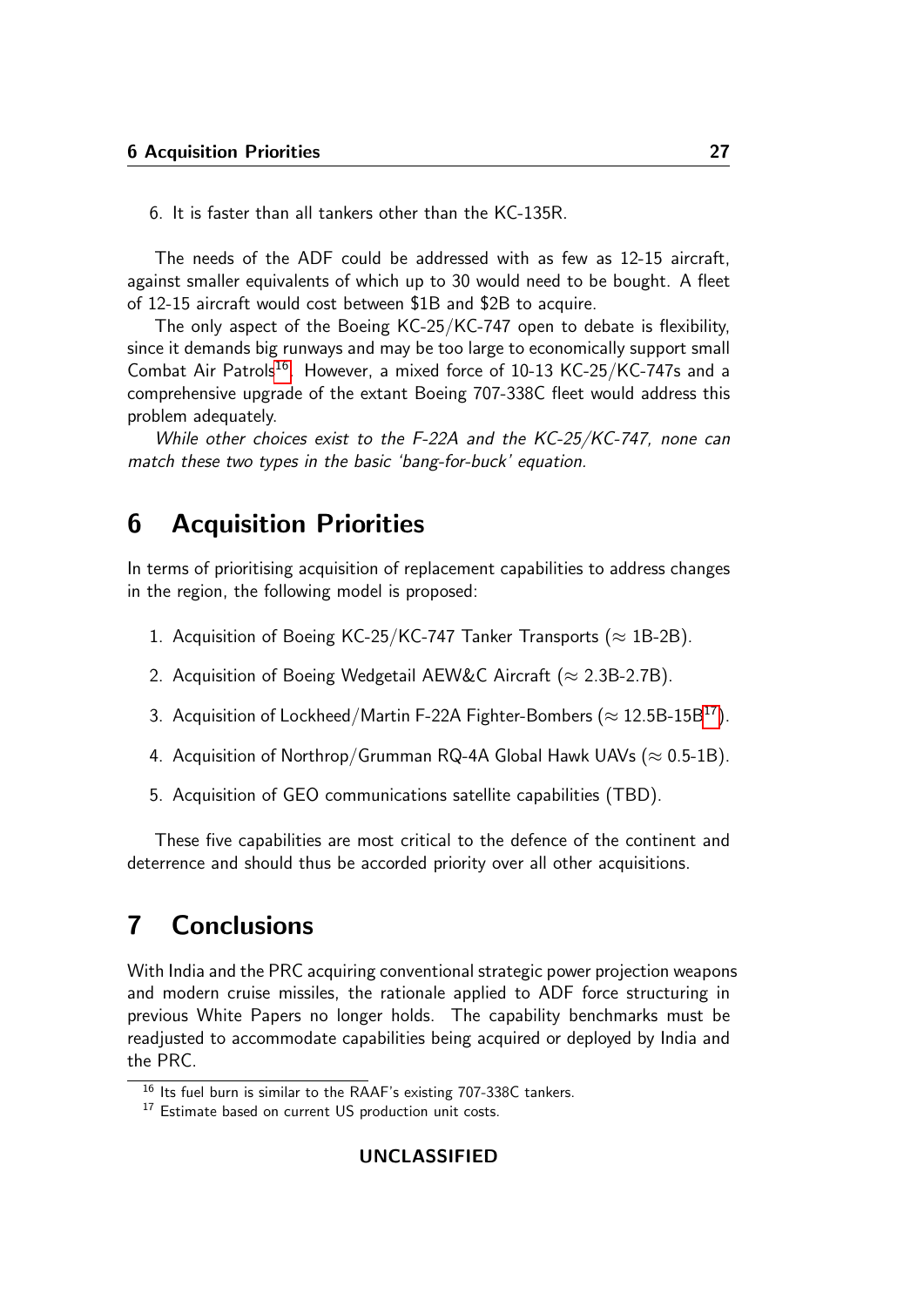Of significant concern is the future economic vulnerability of Australia to disruption or destruction of the gas and oil production base in the Pilbara and Timor Sea regions.

A force structure model is proposed in this submission. It defines two prime objectives for the ADF: defence of the continent and sea lanes, and strategic deterrence via the Regional Denial strategy. All capabilities which are not required to meet the two prime objectives must be accorded a secondary status in the future force structure and prioritised accordingly.

Five key capabilities are identified for the implementation of the two prime force structure objectives:

- 1. Strategic tanker/transport aircraft 12-15 Boeing KC-25/KC-747.
- 2. Airborne Early Warning & Control Aircraft Boeing Wedgetail.
- 3. Counter Air and Deterrent Fighter Bombers Lockheed/Martin F-22A.
- 4. Strategic Reconnaissance UAVs Northrop/Grumman RQ-4A Global Hawk.
- 5. High capacity GEO communications satellites.

Other important adjustments to ADF force structure are proposed.

The RAN would strengthen Anti-Submarine Warfare capabilities, and equip the Submarine Force to support RAAF strategic deterrence operations. No replacements would be acquired for the DDGs and the three oldest FFGs.

The Army would further develop its Special Forces capabilities, especially to provide targeting support for RAAF strategic deterrence operations. Direct and indirect fire support weapons would shift to a mobile, C-130 transportable platform.

The proposed force structure model should be implementable within a 2.5% GDP defence budget.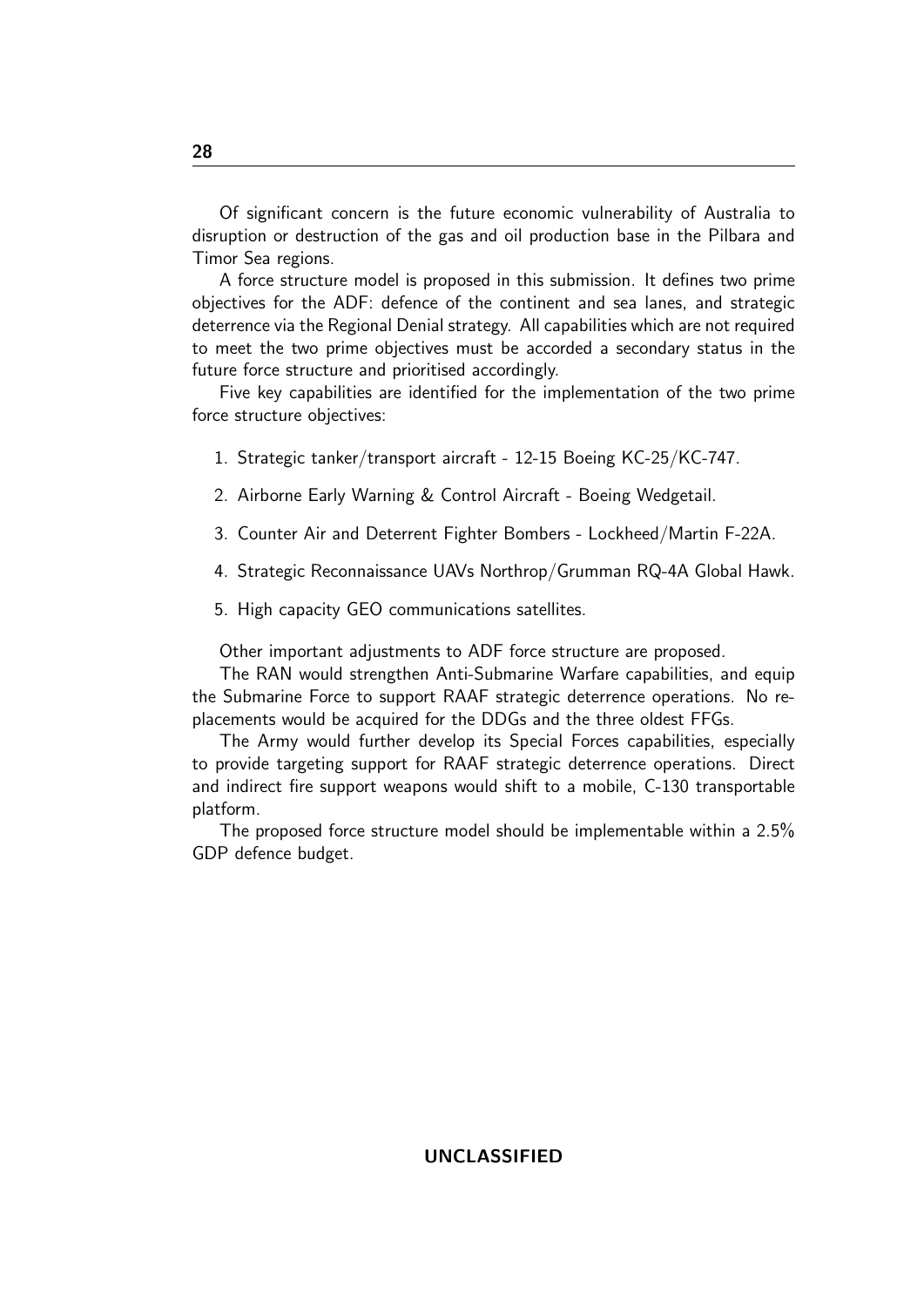# 8 Supporting Submissions

Kopp C., "Regional Denial: An Alternative Deterrent Strategy for the ADF", June, 2000, Unpublished Submission to the Minister of Defence (41 Pages).

Kopp C., "Replacing the RAAF F/A-18 Hornet Fighter, Strategic, Operational and Technical Issues", May, 1998, Unpublished Submission to the Minister of Defence (114 Pages).

Kopp C., "A Strategic Tanker/Transport Force for the ADF", Working Paper 82, RAAF APSC, March, 2000.